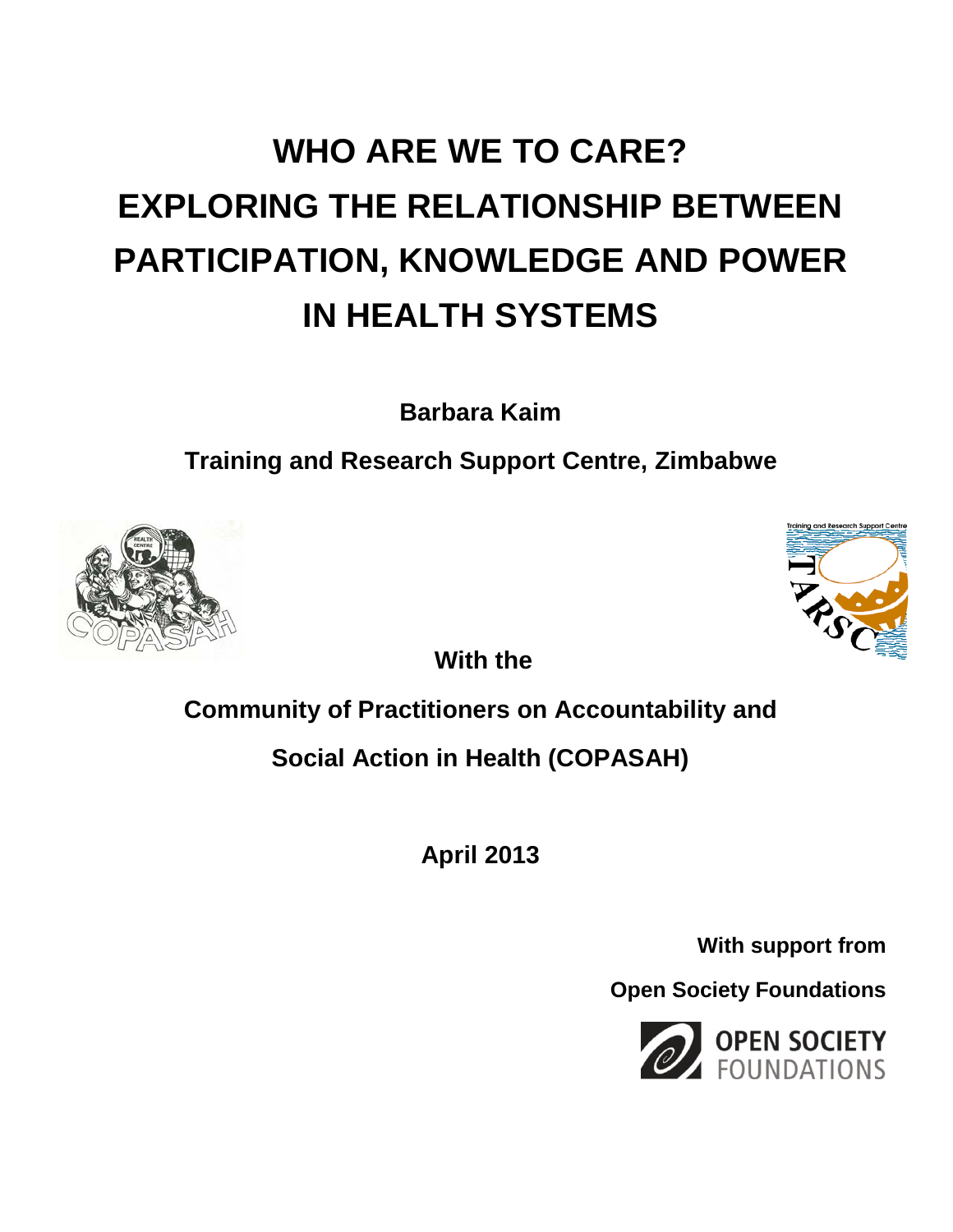This paper is part of a series of papers commissioned by the Community of Practitioners on Accountability and Social Action in Health (COPASAH). Other papers in this series cover the following topics:

- Theories of change in community monitoring
- Tracking and assessing progress and evaluating impacts
- Social accountability of private sector services
- Role and ethics of facilitating organisations: putting people centre stage.

**COPASAH** is a global community of practitioners who share an interest and passion for the field of community monitoring for accountability in health. The secretariat is based at CEGSS in Guatemala, with regional coordinating offices in east and southern Africa (UNHCO, Uganda) and Asia (CHSJ, India). Members interact regularly, exchanging experiences and lessons learned and sharing resources, capacities and methods in the production and dissemination of conceptual, methodological and practical outputs towards strengthening the field. Member organisations also network and build capacity among themselves. For more information about COPASAH, see [www.copasah.net.](http://www.copasah.net/)

**TARSC** is a non-profit organisation based in Zimbabwe, working both within the east and southern African region and globally. Its objective is to provide training, research and support services to communities, community-based groups and non-governmental organisations to develop capacities, networking and action and to interact with the state and private sector on areas of social policy and social development. TARSC is the secretariat of the Regional Network on Equity in Health in east and southern Africa (EQUINET). For more information, see [www.tarsc.org](http://www.tarsc.org/) and [www.equinetafrica.org.](http://www.equinetafrica.org/)

**Acknowledgements**: Special thanks to Dr Rene Loewenson (TARSC Zimbabwe) for her valuable inputs and encouragement during the conceptualisation, writing and review of this paper, and to Dr Walter Flores (CEGSS Guatemala) and Renu Khanna (SAHAJ India) for their comments during peer review. Thanks also go to Dr Andrea Cornwall (University of Sussex, UK) for external review and to the Open Society Foundations for their overall support to COPASAH.

**Cite as**: Kaim B (2013). Who are we to care? Exploring the relationship between participation, knowledge and power in health systems. TARSC, Zimbabwe, and COPASAH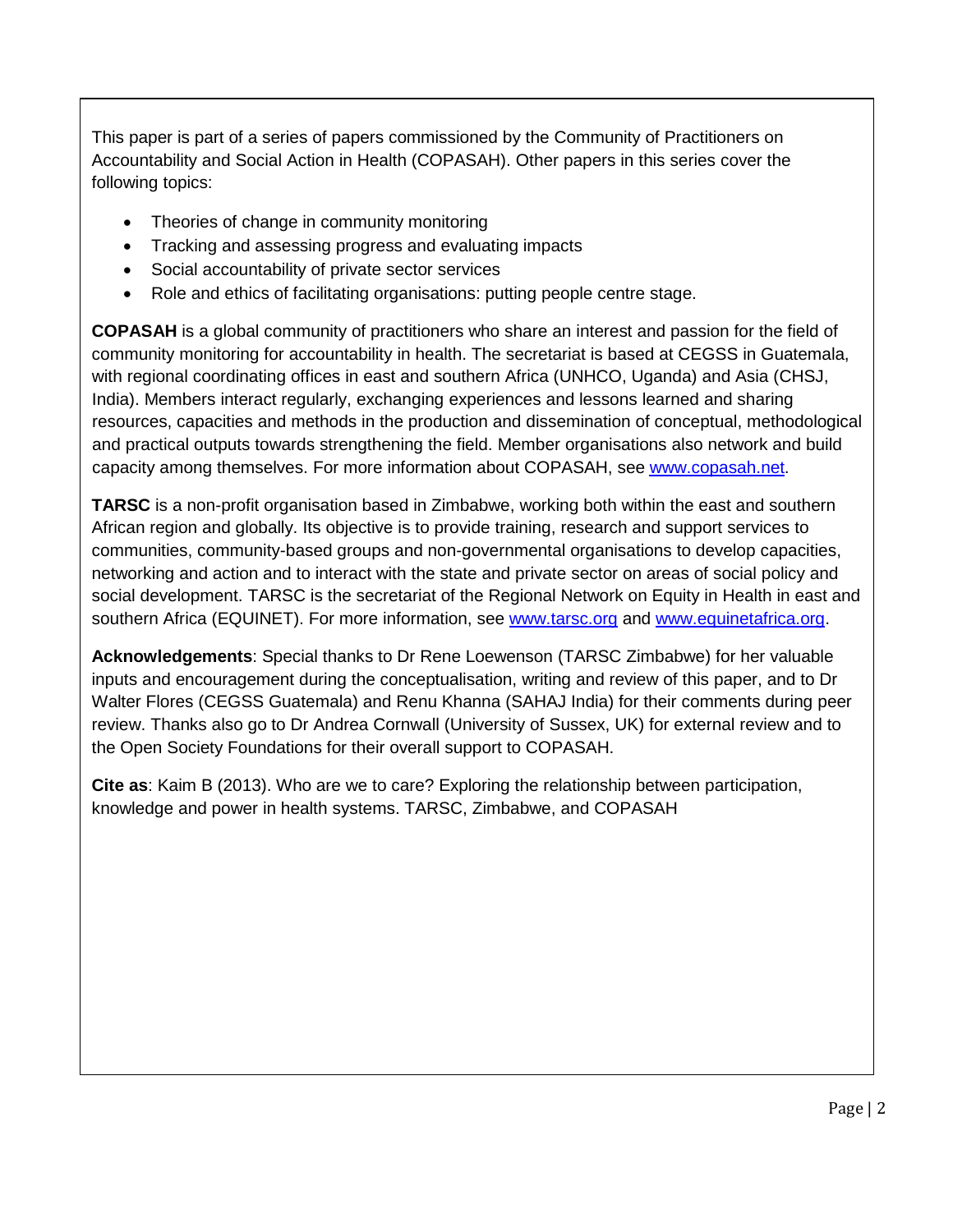# **Table of contents**

| 2.1                                                                                         |  |
|---------------------------------------------------------------------------------------------|--|
| 2.2                                                                                         |  |
| 2.3                                                                                         |  |
| 2.4                                                                                         |  |
|                                                                                             |  |
| 3.1                                                                                         |  |
| 3.2<br>Approaches to building knowledge and practice toward people-centred health systems18 |  |
|                                                                                             |  |
|                                                                                             |  |
|                                                                                             |  |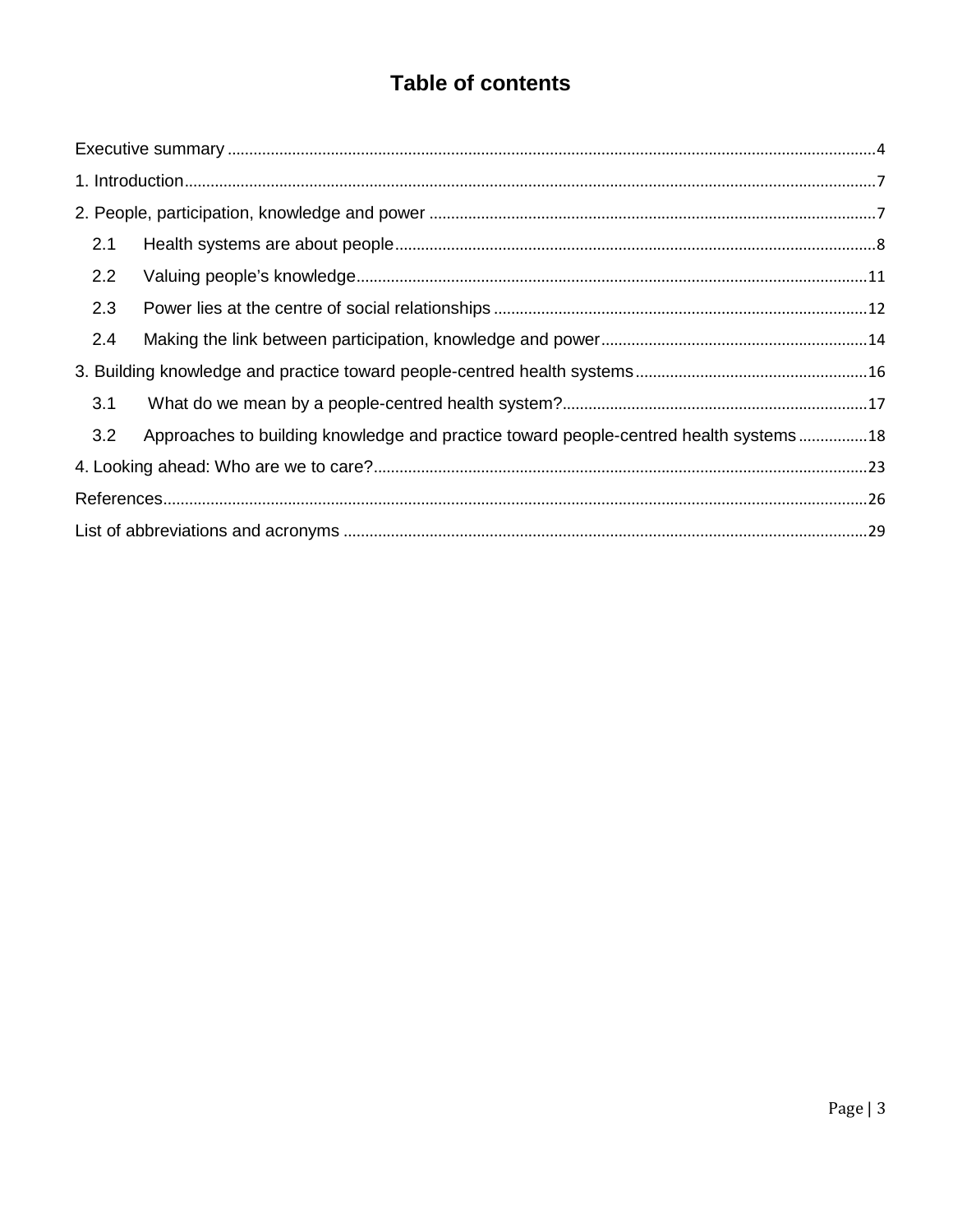## **Executive summary**

<span id="page-3-0"></span>This paper is dedicated to those many people who live in countries where health systems are failing to meet the needs of the majority, and where people with less power – whether health care providers, individuals, families or communities - have few structured opportunities to express their concerns openly and critically. It is aimed at those who work as health facilitators and activists at community level, civil society organisations, government personnel and anyone else interested in the rights of ordinary citizens to participate in decisions and have access to the resources that determine the way their country's health system functions.

The paper is divided into three sections: The first focuses on how the interaction between people's participation, knowledge and power effects the functioning of health systems. The following section pays particular attention to approaches we can use to build a more just and equitable health system. The final section concludes by asking a series of questions to provoke and deepen our thinking on ways we can overcome obstacles to achieving this goal, at both community level and as we move from the local to the global as a strategy for change.

Each section blends discussion on concepts and issues with descriptions of experiences and case studies from around the globe, especially from countries in Latin America, Asia and east and southern Africa, where a wealth of material describes the impact of neoliberalism and globalisation on health systems, and attempts to build alternatives.

#### *People, participation, knowledge and power*

Despite the World Health Organisation (WHO) definition of a health system as incorporating "all those actions whose primary purpose is to promote, restore or maintain health", people have been systematically objectified in a sector that is supposed to be about and for people. This has been happening for many decades, culminating in the rise of 'neoliberalism' in the 1980s which saw the pursuit of market policies that undermined the role of state services, including health. The status of communities changed drastically over this time. Health systems became more about profit than about people.

There were, and still are, exceptions. In the 1970s, especially in some of the poorest rural communities in the world, people's participation in health led to improvements in health outcomes. This helped to inspire a movement that eventually led to the WHO Alma Ata Declaration of 1978 that gave powerful global recognition to primary health care (PHC).

One of the premises underlying PHC is that people's knowledge should be respected as a valid source of information when developing policies and programmes that affect their health. Just because the knowledge is local, however, does not mean that it serves the interests of the poor. In a world where there are oppressors and oppressed and where knowledge, as much as any other resource, can be used to liberate or subjugate, we need to look at how alternative forms of participatory knowledge can be used as a means to social transformation and the betterment of people's lives.

Ultimately, this boils down to the issue of power. Power can be used to maintain the status quo, or as a form of resistance. One way of looking at this is through a lens that views power in four ways: as 'power over', 'power to', 'power with' and 'power within' where the last three forms of power are resisting the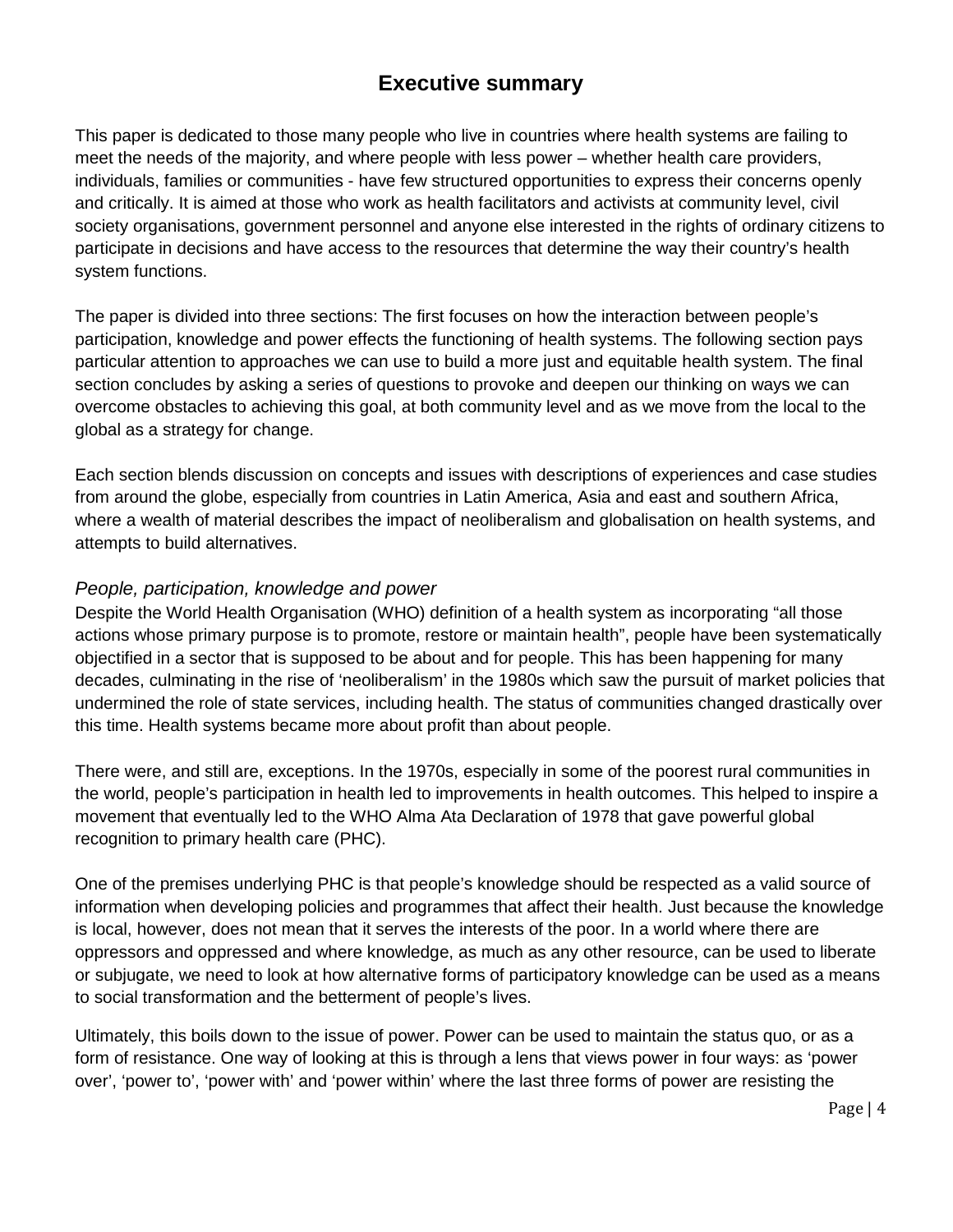domination of 'power over'. Each concept of power carries with it different assumptions of how to bring about change and its own level of participation and relationship to knowledge.

#### *Building knowledge and practice toward people-centred health systems*

A people-centred health system gives voice and agency to the poor and most vulnerable in communities, situated in a larger context where national and global economic and political forces are harnessed to support community efforts and where resources – including public provision of adequate food, water, sanitation and housing - are equitably shared in the interest of all. In well-functioning, people-centred health systems, community actions are undertaken in partnership with health authorities, building a sense of trust and solidarity and opening up new spaces in which dialogue and development can flourish.

The reality is that most of our health systems are not people-centred. There are, however, multiple approaches that have been used to address people's concern with persistent inequalities. One such approach goes under an overarching term called participatory action research (PAR).

Literature on PAR identifies two distinct traditions. One focuses on systems improvement as its main goal in which it is assumed that problems can be solved through putting pressure on either state or non-state institutions to function better in the interests of the wider community. This approach opens up spaces for discussion and gives people the 'power to' act based on their growing understanding of the injustices they face.

The second tradition puts forward a more emancipatory approach to change. It challenges the political domination of elites who have 'power over' others. It seeks to change the unequal distribution of power and resources through the development of a collective consciousness, mobilisation and action, moving people to look critically at themselves ('power within') and to act together ('power with'), both important components to social change and transformation.

#### *Looking ahead: Who are we to care?*

Many examples in this paper and in the literature as a whole show where 'health through people's empowerment' has led to positive outcomes in people's health. But there is much to be done and many questions remain unanswered:

- What do we mean by 'we'? Who are the 'we' that is challenging the status quo, redefining our knowledge base and working toward more democratic and inclusive forms of participation?
- How can we be sure that participatory forms of knowledge creation are really giving voice to the excluded?
- How can we connect the range of different voices to develop a more 'collective consciousness' that will link up with wider social and knowledge processes and allow for change to take place?
- If people do get a sense of that 'power within' and 'collective consciousness', how can it be sustained, especially since these so often get co-opted or out manoeuvred?
- How do people-oriented forms of power relate to other forms of power, like state and technical power?

A number of questions surface as we think about the importance of moving from the local to the global as a strategy for change: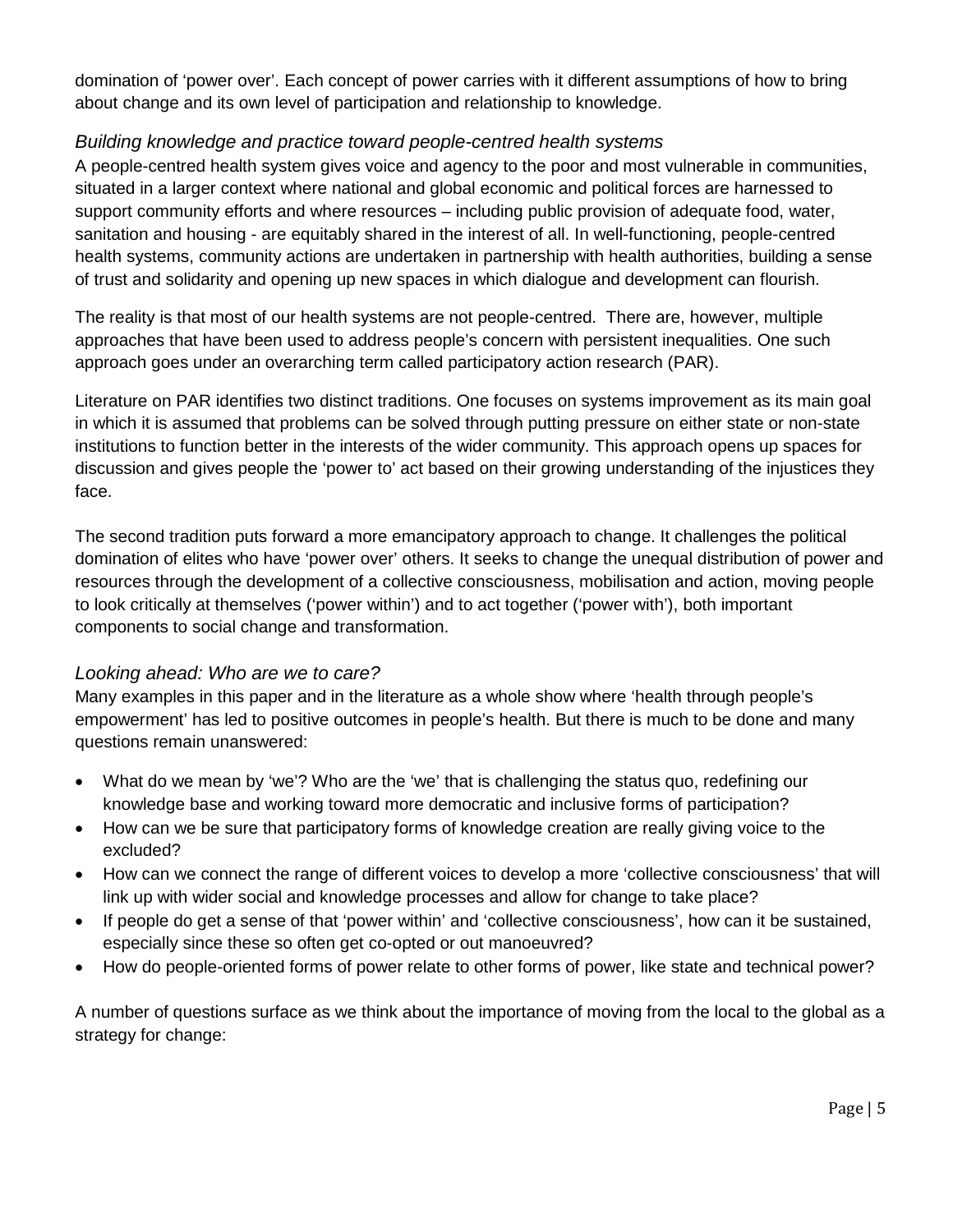- How do we in the health movement build alliances with all other movements?
- How do we make sure that the knowledge and voices of advocates in many global decision-making arenas are accountable to local actors? Who speaks for whom, with whose knowledge and with what accountability?
- How do we move from articulating a critique of the present status quo to mobilising for action at local, national and global levels in ways that involve integrating local knowledge with critical reflection and learning?

These are pressing questions that need to be addressed. It is up to every one of us to take up the challenge. We all need to care.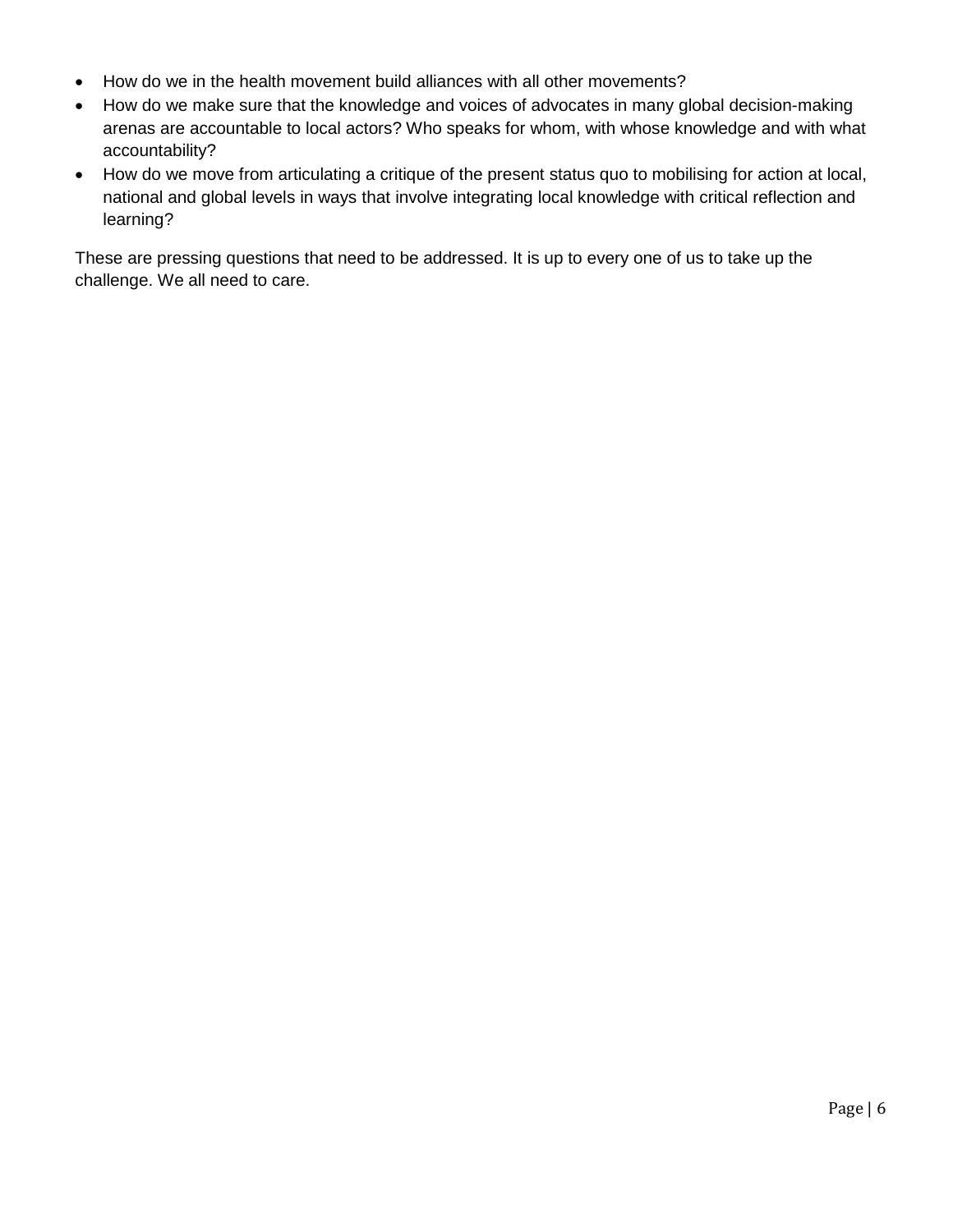# <span id="page-6-0"></span>**1. Introduction**

This paper is dedicated to those many people who live in countries where health systems are failing to meet the needs of the majority, and where people with less power – whether health care providers, individuals, families or communities - have few structured opportunities to express their concerns openly and critically. Those with power have control over what knowledge is shared, how resources are used, with what outcomes and to whose benefit. Those with unexpressed or dormant power have little influence over the policies, structures and social norms that affect their lives and are left to claim or create spaces where their voices can be heard.

This unequal power dynamic – at local, national and global levels – is pivotal to understanding the constant struggles that unfold in different places and in different times between people and between nations. Central to these struggles is the way people, or more usually groups of people, use their knowledge and influence to assert their values and ideologies. This, in turn, impacts on the dynamic nature of society, and affects how people's lives are constructed and how they understand and use the systems of which they are a part.

While this reality is relevant within almost any socio-economic or political struggle - in the women's, environment or civil rights movements for example - this paper is specifically looking at the impact it has on the health sector. The paper is divided into three sections:

- The first focuses on how interaction between participation, knowledge and power effects the functioning of our health system/s.
- The second section pays particular attention to approaches we can use to build a more just, equitable and people-centred health system, specifically approaches in systems improvement and the emancipation tradition.
- The final section concludes by asking a series of questions to provoke and deepen our thinking on ways we can overcome obstacles to achieving this goal, at community level and as we move from the local to the global as a strategy for change.

The paper draws on published sources, case studies, informal discussions and community informants. It is aimed at those who work as health facilitators and activists at community level, civil society organisations, government personnel and anyone else interested in the rights of ordinary citizens to participate in decisions and have access to resources that determine the way their country's health system functions.

# <span id="page-6-1"></span>**2. People, participation, knowledge and power**

For the last 20 years, the Chikukwa community in the Eastern Highlands of Zimbabwe has been working on a range of activities from permaculture development to strengthening marginalised groups such as women and youth, providing support groups for people living with HIV and AIDS and offering preschool education for vulnerable children. The community members' work is united by a common understanding that, despite their many differences (for no community is homogeneous) and the economic, political and ecological challenges they have faced over the years, the fate of their community lies in their hands. It is up to them to ensure continued respect for their environment, for their local culture, belief systems and traditions and to continue to teach sustainability and responsibility.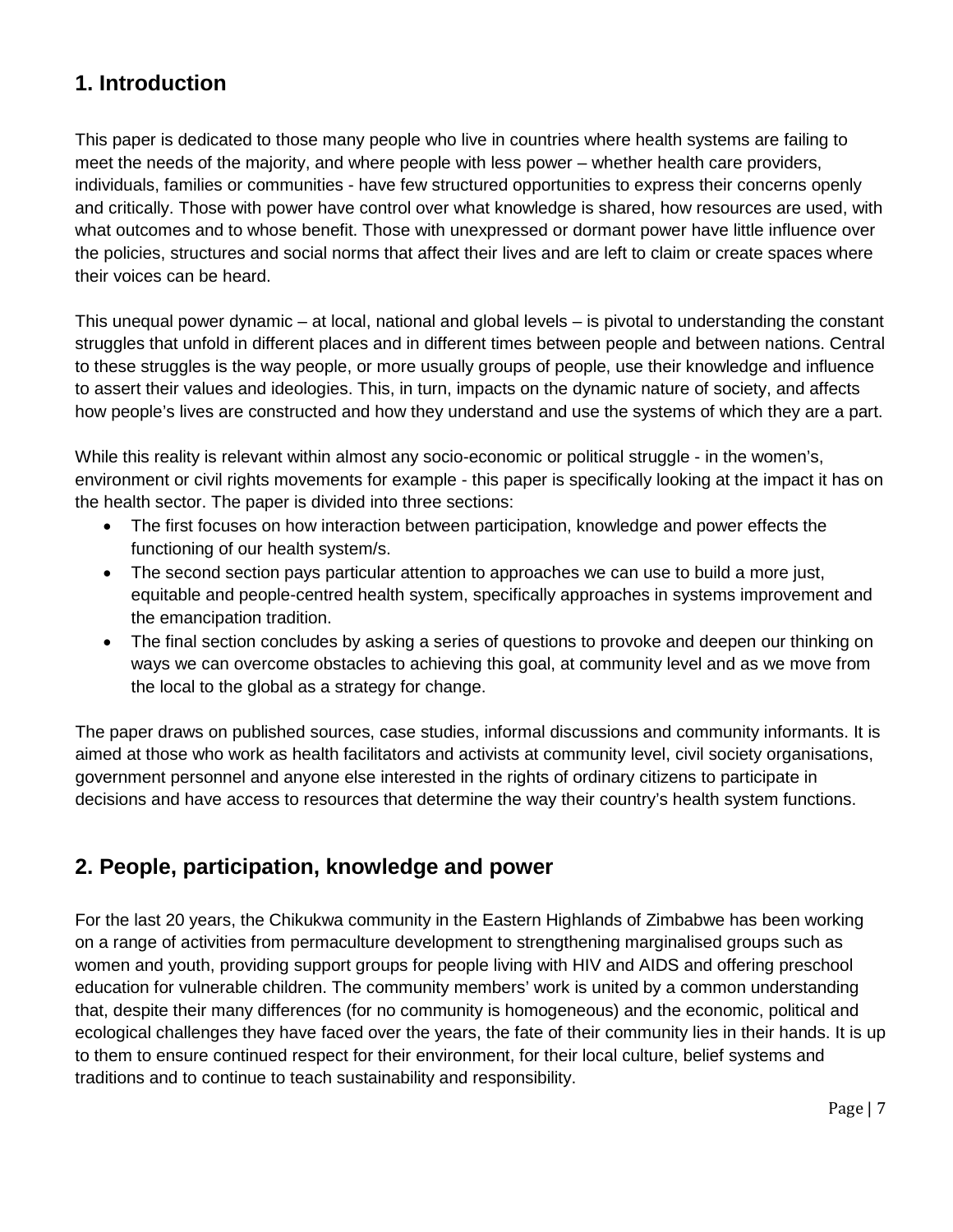To this end, the Chikukweans have developed a framework for dealing with conflict and to improve internal communication. The framework is called the Three Circles of Knowledge, consisting of the circle of indigenous knowledge (that is, collectively affirming the best of what traditional society has to offer), the circle of spiritual knowledge (which explores their own deep knowledge and innate wisdom) and the circle of analytical or transformational knowledge (CELUCT, 2008). These three circles of knowledge are interdependent and assume participation of all community members in defining and acting upon this collective knowledge. The model recognises that conflicts related to national resource allocation, gender and the family, HIV and AIDS and governance are often rooted in power differences in hierarchy, gender, age or ability. The Chikukweans, based on their own experiences and insights, have come to understand the link between participation, knowledge and power.

#### <span id="page-7-0"></span>**2.1 Health systems are about people**

The Chikukwean experience is important because it provides a positive example of how people can cultivate respect for the views and experiences of every member of their community. We live in a social system where people (should) matter. This cannot be taken for granted, especially in this century where we have created so many 'systems' – the education system, information system, economic system, legal system – and where systems are often seen as quite alienating, connoting something distant and impersonal, not really about people but about structures that have their own internal rules and logic.

The 'health system' is a case in point. According to the WHO, a health system "incorporates all those actions whose primary purpose is to promote, restore or maintain health" (WHO, 2007). Such a definition sees health improvement as moving beyond the provision of health services and the development of technical, biomedical interventions to include, for example, a mother caring for a sick child at home, a farmer growing food for local consumption, other social determinants of health such as access to water, housing and education, as well as efforts that protect people against the financial consequences of ill health. It also identifies equity, social justice and the participation of communities – especially the poorest, least organised groups who bear a disproportionate burden of health problems – as important factors in improving health outcomes (CSDH, 2005).

Health systems, therefore, include actions taken by women and men, old and young, in rural and urban areas, by health providers, in schools and in any other institution that works for the social and economic development of a population. People have important roles to play in all health processes as, for example, in planning, allocating resources, delivering services, promoting health, and monitoring health systems. And, yet, despite these potential roles, numerous examples abound where vertical disease-focused interventions have taken precedence over people's active roles in defining and taking action on their priority health needs.

For over five decades, from the mid-1950s, some dimensions of international public health have been characterised by the proliferation of 'vertical' programmes. These programmes saw implementation of narrowly focused, technologically driven campaigns targeting specific diseases such as malaria and smallpox. Despite a few notable successes, especially in the eradication of smallpox, this approach ignores the social context in which people live and tends to undermine the population health orientation of a health system (CSDH, 2007). Global health initiatives (GHIs), such as the Global Fund to Fight AIDS, Tuberculosis and Malaria (GF), bring enormous amounts of money into health systems within low income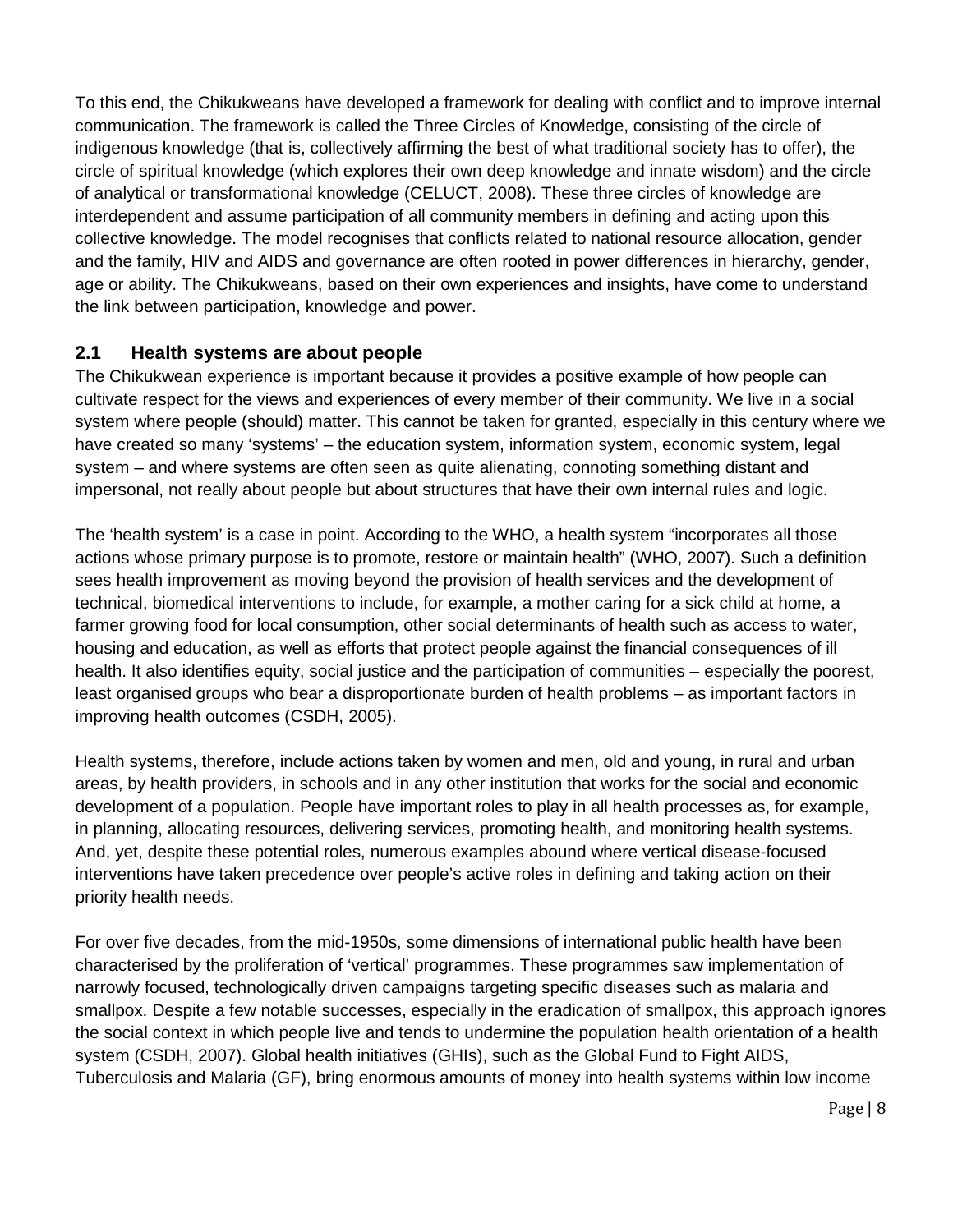countries (USD\$8.9 billion in 2006 for HIV and AIDS alone: Hanefeld, 2007), but these international agencies "rarely give explicit attention to the need to take equity seriously in their activities; these activities may actually work to exacerbate health inequity" (CSDH, 2007) and undermine people's action at the local level.

This situation has been reenacted time and again over the last 50 years. In the 1980s industrial countries, through the powerful agency of the International Monetary Fund and World Bank, and fueled by corporate capital and their motive for profit, colluded with the elite in numerous countries in the south to cut back on public financing. Social services, such as health, were badly affected. As the quality and outreach of public health services were undermined by underfunding, a weakened public infrastructure and competition with the private sector, health care came to be seen as a commodity to be bought and sold on the market, rather than as a basic right to be realised by all citizens (Loewenson, 2008).

Why and how did this happen? How is it that people have been so systematically objectified in a sector that is supposed to be about and for people? As already intimated, economics and politics play a large part. The 1980s saw the rise to dominance of the economic and political model known as 'neoliberalism', which saw the pursuit of market policies and the opening of countries to transnational corporations (TNCs). These policies reflected an ideological commitment to unbridled market principles at a global level that, through privatisation and commercialisation of state-owned enterprises, undermined the role of state services. The status of communities changed drastically over this time – as put succinctly by Loewenson (2008) - "from citizens with public rights and responsibilities to consumers with market power, or lack of it". Health systems became more about profit than about people.

But there were exceptions. During the 1970s, some of the poorest rural populations in the world, in countries like Guatemala, Indonesia and Tanzania, were improving people's health. While these programmes were often small-scale projects run by charismatic leaders and "an expression of a quietly functioning and informed community", all of them recognised that people were the most important resource in improving a community's health (Newell, 1975).

Let's look, for example, at Jorge's story, as described in 1975 by Carroll Behrhorst in the book *Health by the People* (Newell, 1975). Dr. Behrhorst was a clinical doctor working with the Cakchiquel Indians of Guatemala. In 1962, Jorge was a five-year old boy who lived in a village near Dr. Behrhorst's clinic. He came to the clinic suffering from malnutrition, a common condition (amongst others) in that village. The underlying causes of Jorge's malnutrition lay in the political and economic environment in which he lived, where villagers had no access to agricultural land due to the dominance of large plantations operating for the benefit of absentee landlords. It did not take Dr. Behrhorst long to realise that his efforts to keep Jorge and his community healthy through treating their symptoms were fruitless – drastic changes were needed in the village itself. Thus began a whole programme that started with the clinic providing short-term loans to villagers to raise chickens and produce eggs. Over time, villagers banded together and bought some land from one big absentee owner, using a small fund borrowed from the clinic that they paid back conscientiously as crops began to bring in some income.

Thirteen years later the village is a "reasonably healthy, economically viable community" (Newell, 1975). By 1975, Jorge was a robust teenager and malnutrition had all but disappeared in his village. In addition, villagers had set up community health committees responsible for identifying and monitoring the work of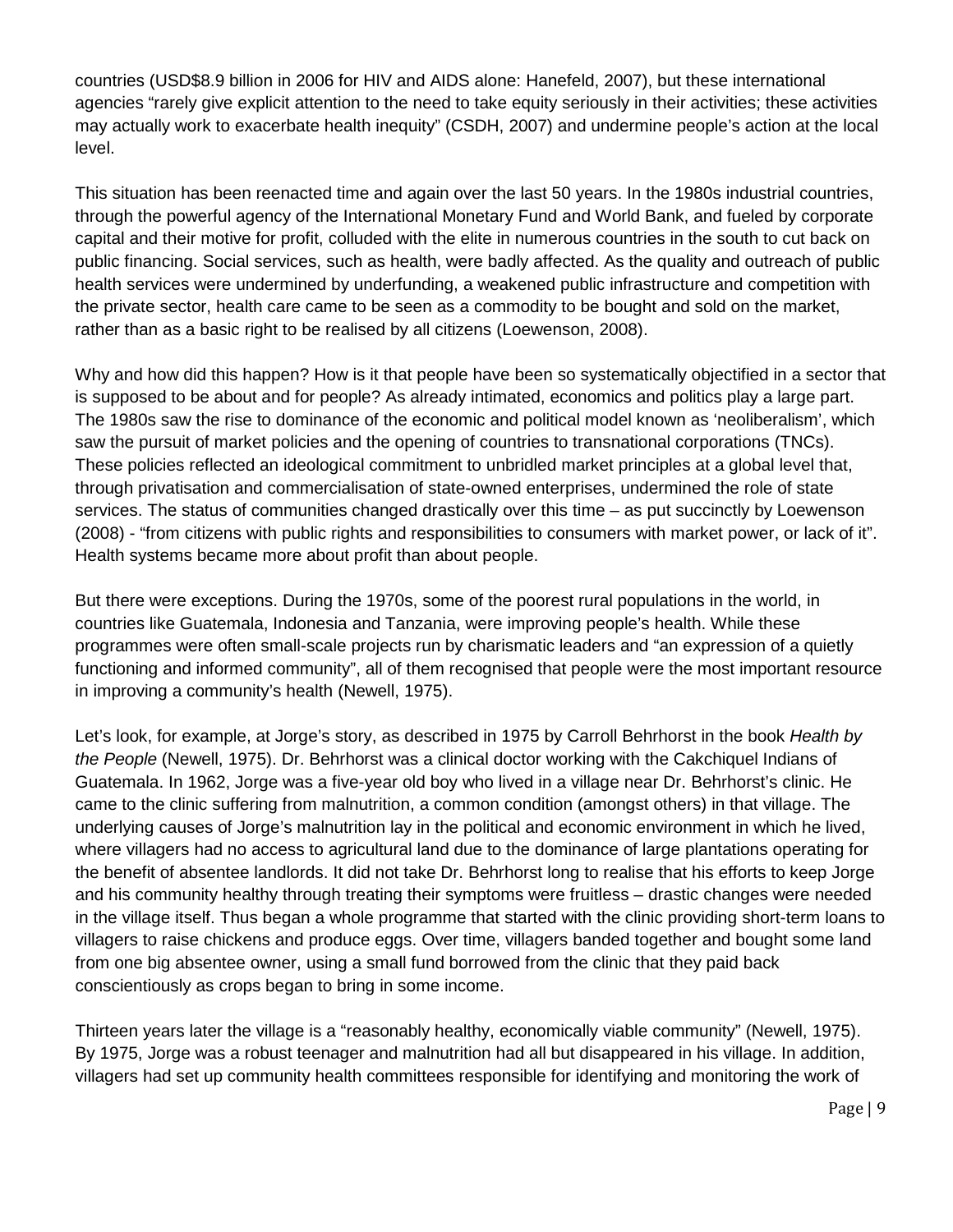community health promoters, trained by the clinic to undertake basic health services. Promoters were also trained as community catalysts, working in areas such as literacy, family planning and agricultural extension work.

Many lessons came out of this programme, including the importance of tackling basic social and economic problems to improve people's health. Related to this was the realisation that "public health work should begin with a dialogue with the people, encouraging them to consider themselves and their situation and to state their needs. People everywhere have their own ideas about what should be done with their lives, health and homes" (Newell, 1975:49).

While this story is inspiring in its own right, it did not influence the Guatemalan health system, mainly because of political developments within the country. In 1976, the 35-year civil war in Guatemala intensified, leading to massive repression and assassination of prominent activists including the Cakchiquel Indian leaders who were involved in the health programme close to Dr. Behrhorst's clinic (personal discussions with Walter Flores, CEGSS Guatemala, November 2012).

We have to look further – to China - for an example of a national-level programme aimed to address the health needs of the poor. In 1968, the People's Republic of China introduced the 'barefoot doctors' programme to provide basic health services at low cost to the rural population. Barefoot doctors lived in the community they served, usually in agricultural communes and collective brigades, providing basic preventative and curative health services through a combination of western and traditional medicines. They also provided other services such as immunisation and improved sanitation (Hakley 2005). Despite the repressive environment in China at that time<sup>[1](#page-9-0)</sup> and problems associated with devolving primary care provision without adequate backup, this approach saw impressive gains in the health of the people. In 1973, an American doctor visited China and wrote glowingly about the health care system there, noting that, since 1949, "there has been a pronounced decline in infant mortality. Major epidemic diseases have been controlled…. [and] nutritional status has been improved" (WHO, 2008).

These experiences from different parts of the world reinforced the notion that people's participation was central to the functioning of a successful health system. They inspired a movement within the WHO that, together with earlier struggles around social and economic rights, eventually led to the Alma Ata International Conference on Primary Care in 1975 and the resulting Alma Ata Declaration (WHO, 1978). In it, almost all 134 member states of the WHO agreed to a radically new approach to health, in which they rejected vertical, disease-focused approaches in favour of accessible, integrated health care. Known as primary health care (PHC), this approach shifted the focus from large urban hospitals to local health providers as the first point of contact. Importantly, the strategy also embraced the role of communities and citizens, including local government and civil society organisations. The Alma Ata Declaration gave powerful global recognition to primary health care and was lauded as one of the most important moments in the history of people's health.

<span id="page-9-0"></span> $1$  The barefoot doctor programme was implemented during the Cultural Revolution in China when millions of people were persecuted and displaced. It is, therefore, questionable to what extent these barefoot doctors empowered communities beyond basic health provision.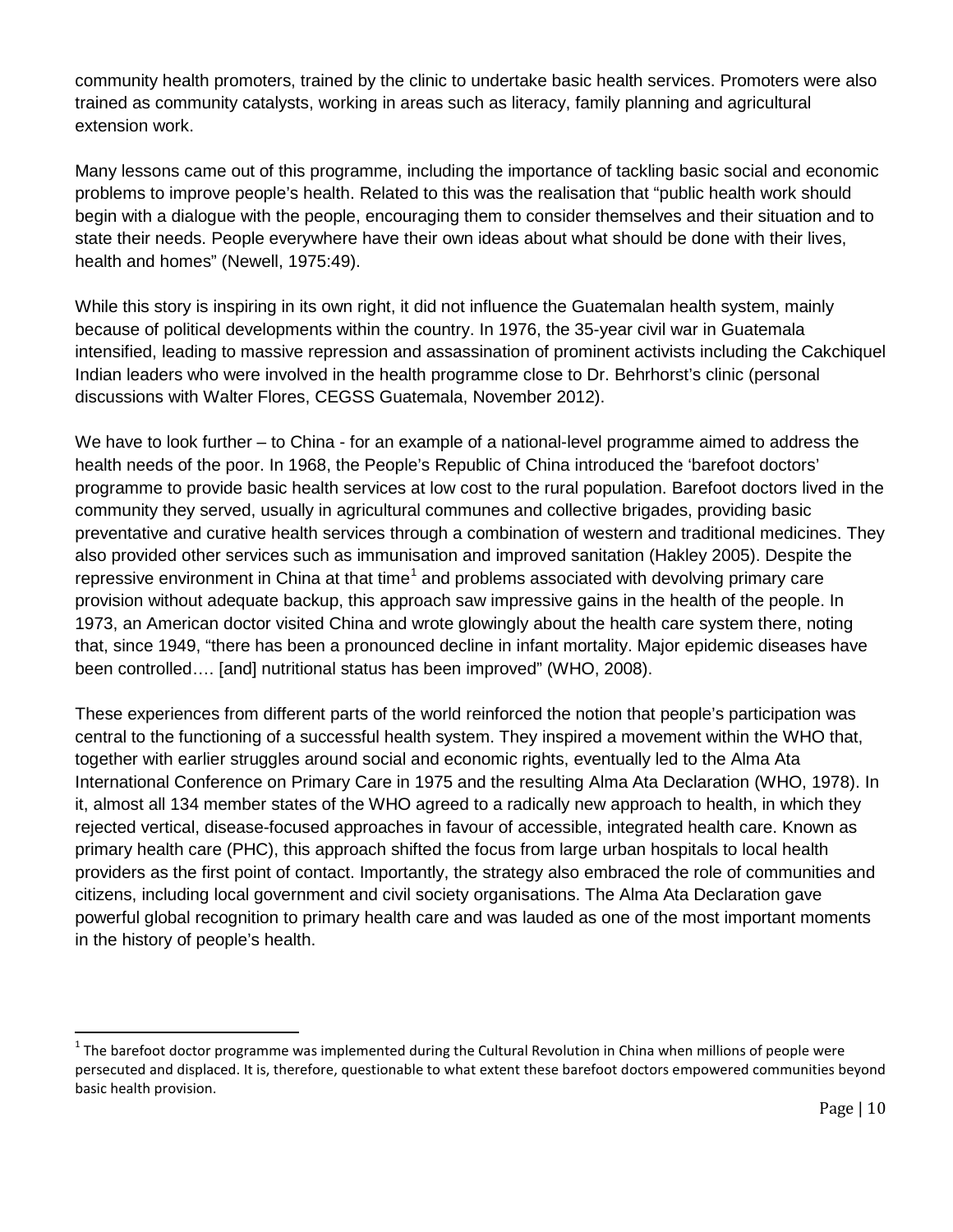#### <span id="page-10-0"></span>**2.2 Valuing people's knowledge**

Throughout history, popular systems of knowledge transmission and knowledge production have been ignored by the dominant system more set on maintaining the status quo. Nevertheless, local knowledge, passed on from one generation to the next through imitation, oral storytelling, art, music and other forms, has been embedded in community relations, practices and decision-making for centuries. It suffuses not only people's way of thinking, but also the way they feel and experience their environment.

Paulo Freire (1921-1997), arguably one of the most influential educationalists of the twentieth century, understood the importance of drawing on community wisdom. He was born in Brazil and worked with the marginalised poor in slum areas for many years, until the military coup in 1964 when he was forced into exile. After that, he spent some time in Chile and the United States, and later in Switzerland, until he was able to return to Brazil in the early 1990s. Throughout his life, Freire argued against a 'banking system' of education, in which people are treated as empty vessels into which knowledge can be deposited (like deposits in a bank). Rather, he claimed, the purpose of education is human liberation where people are the subjects of their own learning and where their culture, values, experiences and relationships are central to how they interpret and create their own world (Freire, 1970).

This view of participatory knowledge, as liberating rather than as domesticating, has had an important influence in the way institutions around the globe promoting primary health care have been working to create more equitable, people-oriented health systems. Over the last 10 years, in 20 sites spanning 9 countries in east and southern Africa (DR Congo, Kenya, Malawi, Namibia, South Africa, Tanzania, Uganda, Zambia and Zimbabwe), health organisations have been strengthening community/health system interactions through a process called participatory action and reflection (PAR, also called participatory action research, see [www.equinetafrica.org](http://www.equinetafrica.org/) for all reports). These groups of health practitioners have engaged with the Regional Network on Equity and Health in Southern Africa (EQUINET) – a network consisting of professionals, civil society members, policy makers, state officials and others within the region who aim to promote and realise shared values of equity and social justice in health. They have implemented work in various areas of health, including mental health, maternal health services, HIV and AIDS care, environmental health, and more broadly on strengthening mechanisms for community involvement in health planning (Mbwili-Muleya et al., 2008; University of Namibia, 2008; HEPS Uganda, 2008). Their work has shown the wider EQUINET family how participatory approaches can strengthen communication between health personnel and communities, enhance mutual respect and joint analysis, leading to a greater understanding of the barriers to health and strategies for overcoming them. In turn, other work within EQUINET, for example in the use of sentinel surveillances on monitoring health equity and the debates around human resources for health, has helped PRA practitioners understand the value of using multiple sources of knowledge to deepen community actions in health.

Access to communities' or people's knowledge is not a simple panacea to the challenges we face in making our health systems more equitable and people centred. Local knowledge is not spread evenly throughout a community or among communities. People may have different objectives and interests, and they certainly have different access to information and resources. Differences in social status or gender or age also affect what individuals within a community know. So, in defining local knowledge, we need to be clear who it is that is expressing that knowledge. It is of little use only talking to a group of male leaders, for example, about where to place a water pump when it is always the women who collect water.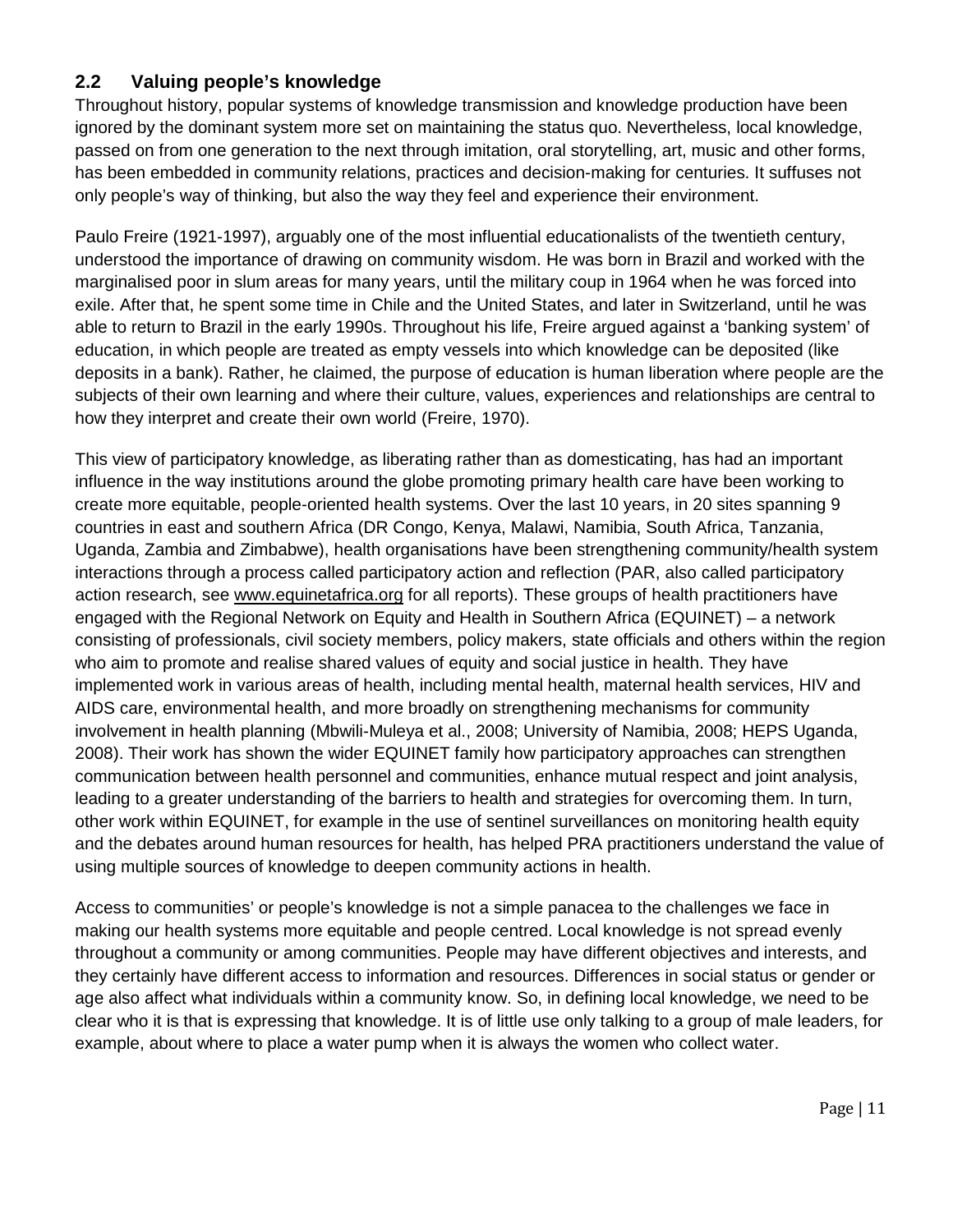Further to this, we also need to be careful that, just because the knowledge is local, it serves the interests of the poor. It has been argued (Gaventa and Cornwall, 2008; Cooke and Kuthari, 2001) that the relatively powerless may actually mirror the views of a dominant, more powerful group. As Noam Chomsky (American philosopher and political activist) ironically says: "In a well-run society, you don't say things you know. You say things that are required for service to power" (Chomsky, 2007). Control over knowledge production, as well as how it is disseminated and used, is one of the main ways in which powerful societal interests are reinforced. Chomsky tells this intriguing story about a pirate who was brought to Alexander the Great (356-323 BC) who asked him "How dare you molest the seas with your piracy?" The pirate answered: "How dare you molest the world? I have a small ship so they call me pirate. You have a great navy, so they call you an emperor. But you are molesting the whole world. I'm doing almost nothing by comparison" (Chomsky, 2007:2).

This is how it was, and how it continues to this day. In the contemporary context, knowledge control is undertaken to fulfill powerful corporate (for example, the tobacco or pharmaceutical industries) and state interests, using the mass media as one of the key ways in which society 'manufactures consent' (Herman and Chomsky, 1988). Through the domination of the elite, knowledge has become private property; and some people's knowledge has become easier to access than others.

This is not to say that the birth of the Internet and mass communication has not offered significant new ways for people to access information, assert their own interests and connect with each other. Itai Rusike (personal discussions, September 2012), from the Community Working Group on Health in Zimbabwe, tells a story about an old man in a remote rural district who approached Itai to ask him whether he'd met the Minister of Health before the minister went to the World Health Assembly meeting. "No", Itai responded. "But why?" the old man asked. "Last time you were here we told you what we wanted him to say!" The old man knew about the meeting because his village had access to the Internet. And, note that he says 'we', not 'I', reinforcing the notion that knowledge is - should be - collectively owned and used.

Nevertheless, even though mass communication, such as the Internet or radio, can potentially break the monopoly of powerful societal interests, we also need to be careful not to assume that greater access to information means greater control over the content of that information. In a world where there are oppressors and oppressed and where knowledge, as much as any resource, can be used to liberate or subjugate, we need to look at how alternative forms of participatory knowledge can be used as a means to social transformation and the betterment of people's lives. Ultimately, this boils down to the issue of 'power'.

#### <span id="page-11-0"></span>**2.3 Power lies at the centre of social relationships**

Power is a complex term with multiple interpretations. Supporters of a neoliberal doctrine see the use of power, often referred to as influence, as the product of an open system of equal competing agendas (Harvey, 2005). If certain people don't participate in the freedoms given to them, it is either because they choose not to or because of "their own apathy or inefficacy, not as a process of exclusion from the political process" (Gaventa and Cornwall, 2008). But, as many others - including well-known thinkers such as Stephan Lukes, Michel Foucault and John Gaventa (Minkler and Wallerstein, 2008; Foucault, 1977; Gaventa, 1980; Gaventa and Cornwall, 2008) - have pointed out, power affects people's lives in much deeper ways. Having or exercising power means some people control and have access to information and resources, while others do not. Any relationship - whether between individuals, groups or societies - is affected by a particular power dynamic that impacts on the development of that relationship.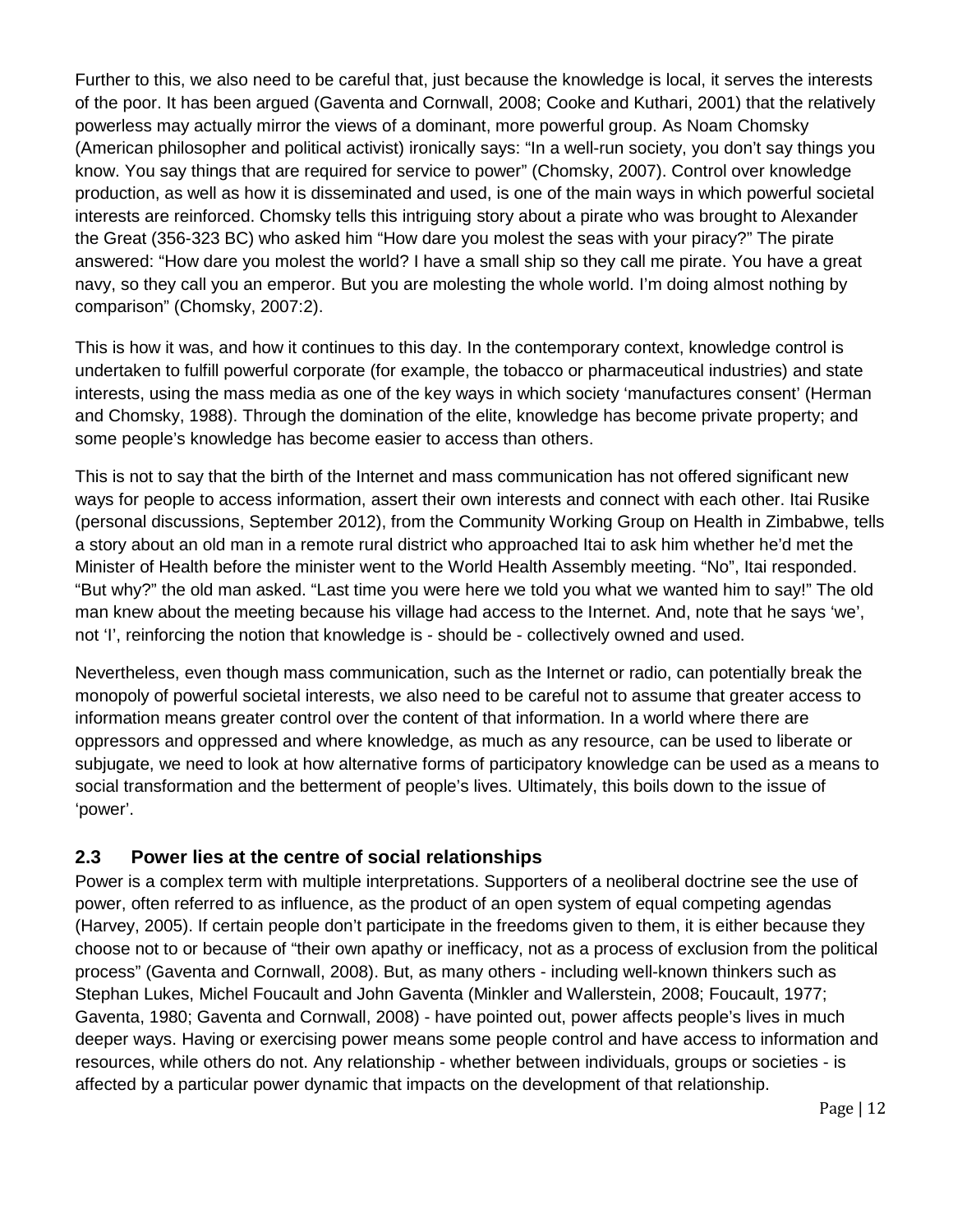To explain this, Gaventa (2006), drawing on work done earlier by Lukes (1974), developed what is called 'the power cube'. This cube gives a three-dimensional view of power. One set of gradients recognises that power can take place at different *levels* – household, local, national, and global. Another refers to where the power is acted out – some *spaces* are closed to a select elite who may in certain situations invite others to participate but within set boundaries. And then there are situations where less powerful actors choose to claim a space for themselves where they can set their own agenda. Finally, there are different *forms* of power – visible, hidden – where agendas are set behind the scenes, or invisible, relating more to the norms, beliefs or ideology of a group (see [www.powercube.net\)](http://www.powercube.net/).



Source[: www.powercube.net](http://www.powercube.net/)

One of the strengths of the power cube is that it does not assume that power is always in the hands of those who have a hold on the traditional forms of power. Instead, it echoes work done by Foucault (1977) in recognising that power can also be seen as a form of resistance – where visible, hidden or invisible power may be mobilised, whether consciously or unconsciously, as strategies to challenge or transform existing power relations.

This recognition of forms of 'resistance' fits in well with four other ways to describe power:

- *Power over* referring to the power of the strong over the weak, including the power to exclude others;
- *Power to* where individuals or groups of people exercise agency and begin to realise their rights and their capacity to act;
- *Power with* which is a more collective form of power through organisation, solidarity and joint action to counter injustices; and finally
- *Power within* where people have gained a sense of self*-*identity, confidence and awareness often linked to culture, religion or other aspects of identity and which influences their thoughts and actions.

The last three definitions of power – 'power to, with or within' – are all forms of power resisting the domination of 'power over'. They are not separate entities. People, individually and collectively, can be expressing more than one form of power at the same time and in different situations. These situations are affected by the external environment – the laws, rules, norms, customs, social identities and standards that either constrain or enable people to act (Hayward, 2000).

Linked to this is an understanding that not all uses of power are destructive. Certainly, the abuse of power can undermine and halt the process of change; but Foucault (1977), in particular, argues that the manifestation of power is not always negative and oppressive, but can be positive and productive  $-$  a necessary, creative source of change.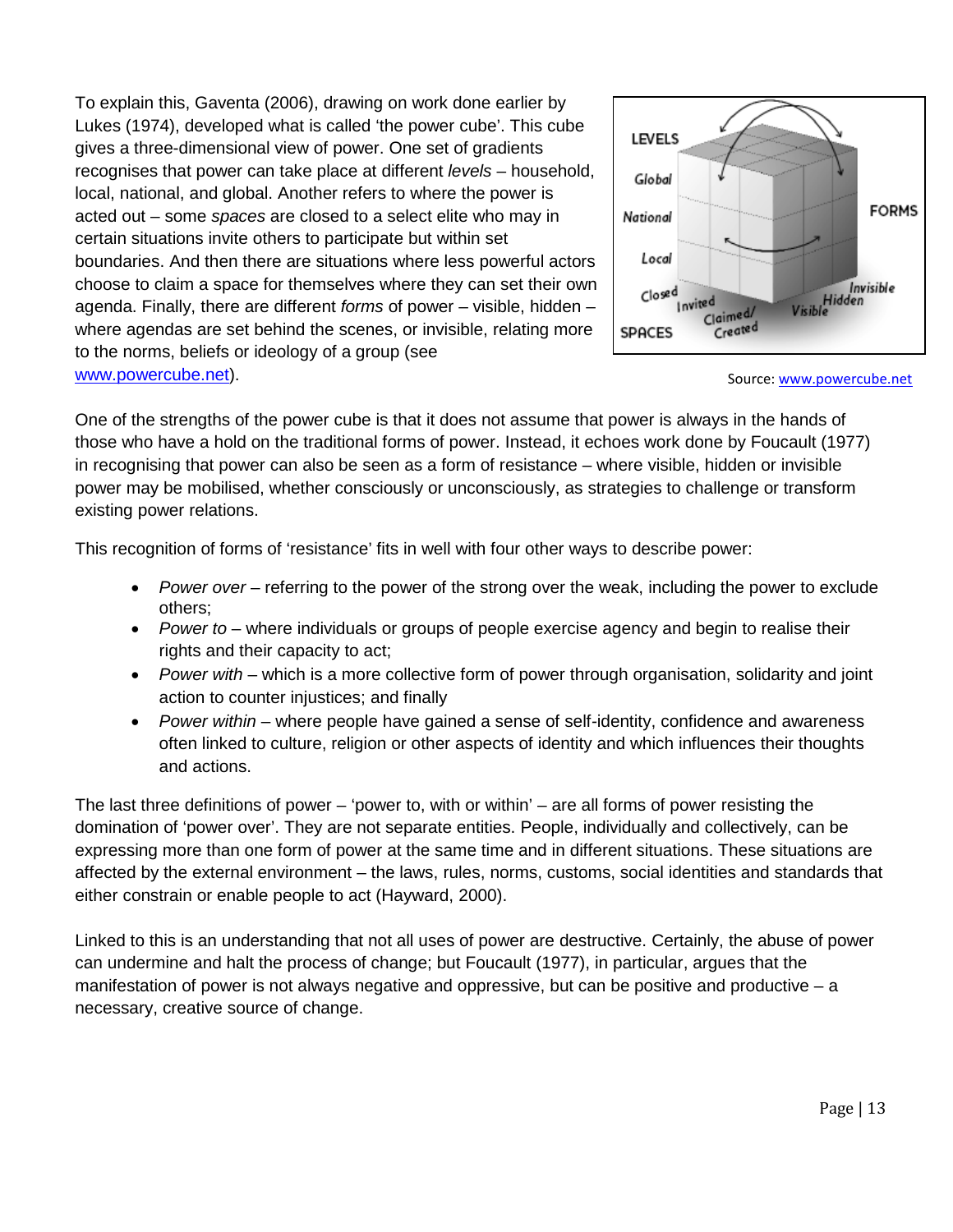#### <span id="page-13-0"></span>**2.4 Making the link between participation, knowledge and power**

Take a look at the pictures below (Loewenson et al, 2006). It shows four windows of two people, a nurse and a young man, facing each other with eyes open or blindfolded to represent the degree to which mutual understanding has been established. Let's call the young man Jim and let's say that he is an unemployed youth from a remote rural area. The nurse, on the other hand, is from the capital city, is formally educated and on salary. Especially in windows 2 and 3, there is a strange dynamic being played out between Jim and the nurse. In window 2, the nurse thinks he holds all the knowledge; Jim is perceived to be ignorant or blind. And Jim, in turn, is not willing to see what the nurse has to offer. And, since the nurse perceives that his greater status over Jim (by virtue of his age, education and position) gives him greater authority, he is also as good as blind (as reflected in window 3), unwilling to listen to Jim to find out what he can offer, to understand his values, his passions, his dreams.



Source: Loewenson et al (2006)

The two are stuck. Neither will be able to break down the barriers that separate them until they are both able and willing to remove their blindfolds and talk to each other with respect and understanding. Only when they begin to share their respective knowledge (window 4), participate equally in a shared vision and, most important, acknowledge and attempt to change the unequal power dynamic that exists between them, including their unequal access to resources, will they slowly relearn how to interact with each other, each from a position of strength.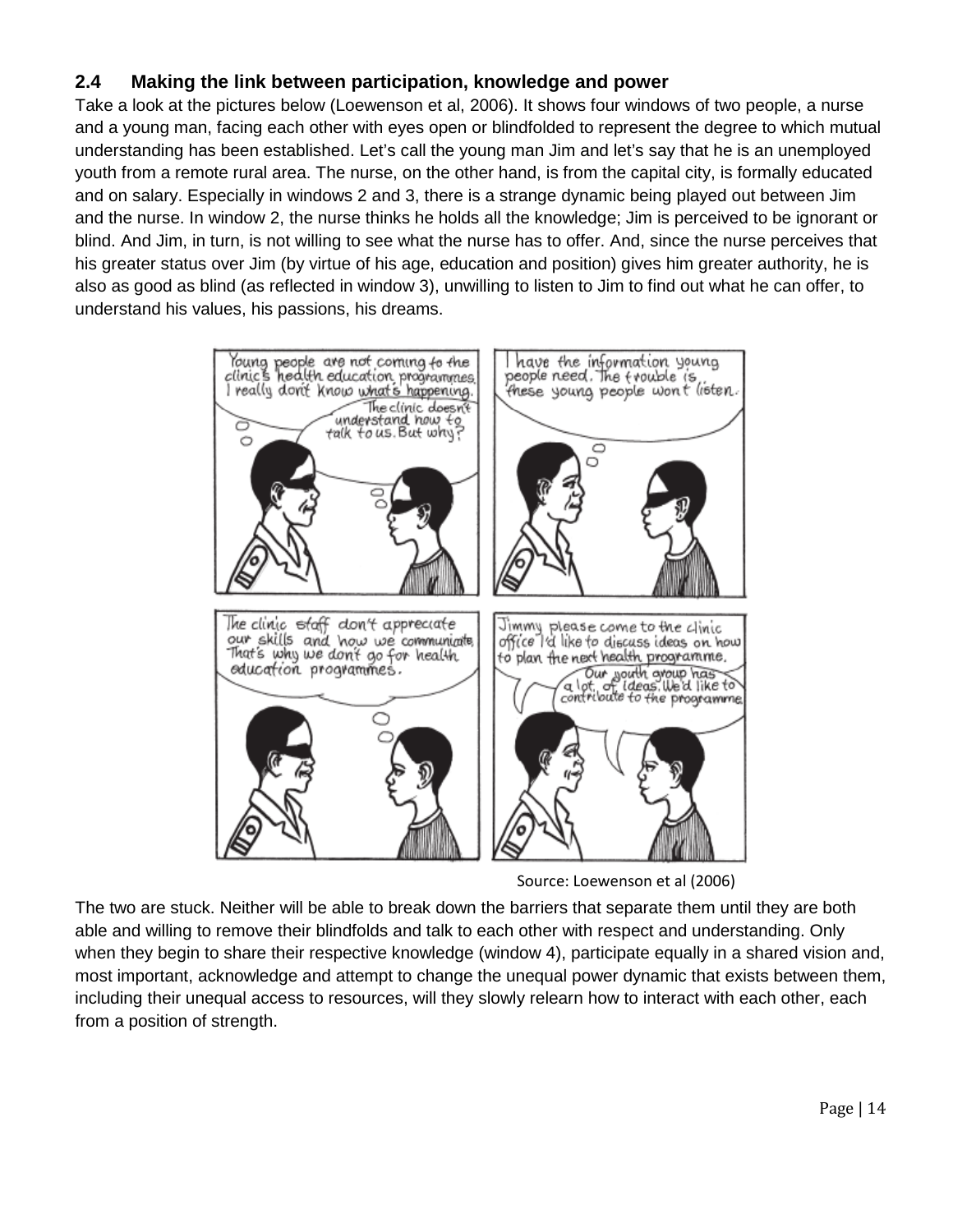Take this example and broaden it outwards, placing this dynamic in a political and economic context in which those with 'power over' others use that greater power to dominate, control and exclude. Communication is impeded because those with greater authority determine what is important or possible, for and by whom. Other forms of power ( 'power to', 'power with' or 'power within') then come into play, as groups of people begin to flex their muscle and push the boundaries of what is possible, demanding greater access to knowledge and greater participation in its production, use and dissemination.

The question, though, is how does this interplay between power, participation and knowledge play itself out in relation to the development of our health systems?

These links are summarised in *Table 1.*

|              | Level of participation        | <b>Relationship to knowledge</b>  | <b>General implications for</b>      |
|--------------|-------------------------------|-----------------------------------|--------------------------------------|
|              |                               |                                   | health systems                       |
| <b>Power</b> | Dominated by those in         | Creates a 'normative' world - in  | Public health planning and health    |
| over         | control.                      | media, education, shaping of      | systems analysis mostly top-down.    |
|              | Decision-making and           | political beliefs - where         | Quality and outreach of state        |
|              | knowledge creation shifts     | knowledge of some groups more     | services weakened by neoliberal      |
|              | away from communities.        | valid than others.                | policies and competition with the    |
|              |                               |                                   | private sector.                      |
| <b>Power</b> | People recognise injustices   | Opens up spaces for discussion    | Introduces concept of state          |
| to           | created by dominant           | and debate and expands who        | accountability to meet their         |
|              | ideology and begin to         | participates in knowledge         | obligations to people's right to     |
|              | organise; want 'a seat at the | production. Often not about       | health, e.g. budget tracking.        |
|              | table', to be part of the     | creating new knowledge but about  |                                      |
|              | discussions. Usually          | demanding access to information.  |                                      |
|              | facilitated by civil society. |                                   |                                      |
| <b>Power</b> | Restores people's agency as   | Knowledge deepened through a      | Creates the possibility for demands  |
| with         | active participants for       | participatory process of people   | at local, national and international |
|              | change.                       | acting together to understand and | level for the development of a more  |
|              | Involves community            | change their reality. Shared      | people-centred health system based   |
|              | mobilisation and action.      | knowledge builds a sense of       | on social justice and equity.        |
|              |                               | solidarity and collective         |                                      |
|              |                               | understanding of what the world   |                                      |
|              |                               | should look like.                 |                                      |
| <b>Power</b> | Involves capacity to imagine, | Produce own knowledge that        | Community participation in health    |
| within       | have hope and the ability to  | changes awareness or worldview    | systems is not enough. Needs to      |
|              | act and change the world      | of those involved.                | be dynamically linked to power in    |
|              | (agency).                     | People understand there is an     | decision-making, access to           |
|              | Not about wanting greater     | alternative and become strategic. | resources and consciousness of       |
|              | access to what already        |                                   | actions.                             |
|              | exists, but about wanting     |                                   | Health rights seen as part of a      |
|              | something different.          |                                   | larger struggle for economic and     |
|              | Creates own power base.       |                                   | social justice.                      |

#### **Table 1: Interface between power, knowledge and health systems**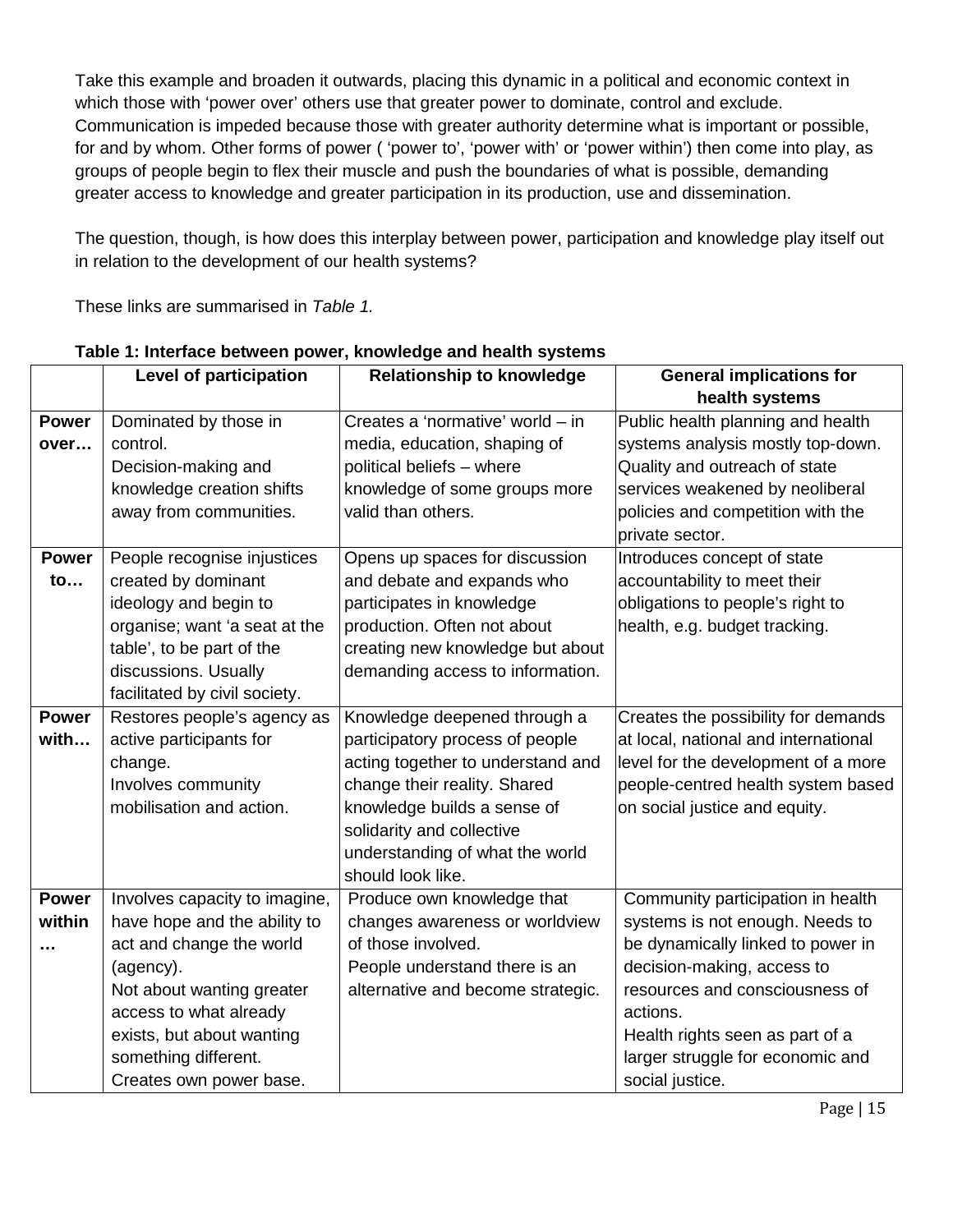The table points to a number of issues. Firs, empowering processes are not linear and if marginalised groups organise, they can influence power relations and pressure the state into action (de Vos et al., 2009). However, it is also clear that each concept of power carries with it different assumptions of how to bring about change. In some cases, this is about finding ways to work within the system, to gain access to information usually not available to them and then to use that knowledge to make the system more accountable. In other instances, it's about rebuilding the health system itself or even a wider process of seeing health rights as part of a larger struggle for justice.

In the latter case, we are not just talking about building knowledge but about transforming the way people and systems interact, literally to counter the monopoly of expert knowledge producers who exercise 'power over' others. When people begin to gain power it usually involves greater activism and organising. The power to act ('power to') and to act in concert with others ('power with') is fundamental to social change. At a deeper level, when people begin to acquire 'power within' they are developing a stronger individual or group consciousness and a sense of identity about who they are and what change they want. This is when change becomes more transformative. It is not about wanting greater access to what already exists, but about wanting something different.

This is never quite as simple as it looks. For example, while it is generally acknowledged that community participation is one of the determinants of positive health outcomes, i.e. for health to improve, people need to be informed and motivated to make choices and take action that promote health, it is also clear that the use of participation as a discreet 'magic bullet' weakens understanding of its complex nature (Rifkin, 1986). Participation by definition is not necessarily transformative. It can just as easily be used to target groups to participate as beneficiaries of programmes with the objective of improving delivery of health services. This is quite different from a more empowering concept of participation that encourages people to use their own knowledge and the knowledge of others to celebrate their individual and collective strengths and agency as active participants for change.

Ultimately, knowledge creation needs to be linked to action, either directly or indirectly. "Knowledge without action is meaningless, just as action without reflection and understanding is blind" (adapted from Reason and Bradbury, 2008:4). Although development of an equitable health system rests solidly on our understanding of the complexities of participation, knowledge and power relations, none can exist without its practical application. This directly links into the focus of the next section.

### <span id="page-15-0"></span>**3. Building knowledge and practice toward people-centred health systems**

So, how can we change power relationships to make them people centred, just and pro-poor? How can we get to a point where participation is not a form of tokenism, but connects with and builds the consciousness of communities, reinforces their identity and knowledge processes, and leads to action?

As a starting point, let's begin by exploring what we mean by the term 'people centred'.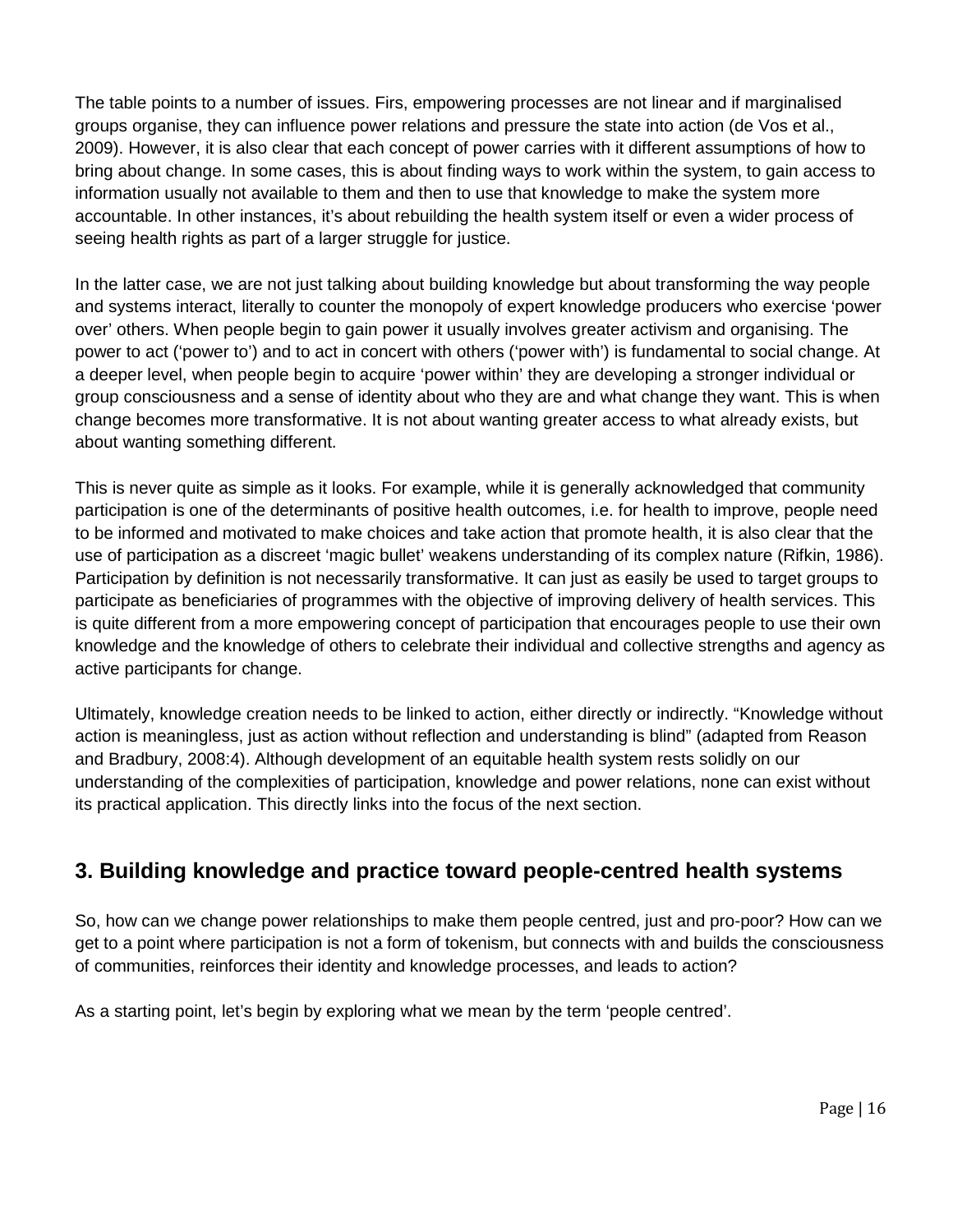#### <span id="page-16-0"></span>**3.1 What do we mean by a people-centred health system?**

At its core, a people-centred health system values people's knowledge and acknowledges the important role people play in improving their health. As Loewenson et al (2006) has pointed out, people are important in many aspects of health systems:

- People stay healthy by their understanding and awareness of health parents are responsible for the health of their children, partners for each other's health, and communities should care for the elderly and poor in their communities;
- People share information with health services on the conditions in their community and on preventing and treating disease;
- People have local health knowledge to contribute to health systems, including information on healthy foods and local health risks;
- People play a role in implementing health actions, including outreach of health programmes, caring for ill people and supporting health services;
- People set priorities and make decisions on how health problems should be addressed and how resources should be allocated; and
- Communities also monitor and make sure that their services are functioning in the way they expect. They give feedback to health authorities and discuss issues with health workers. (Loewenson et al, 2006:54)

As we can see, people-centred health systems enable people to take action to improve their health and the health of their community. It is an empowering process in which people participate in defining their own problems and in designing, implementing and monitoring their actions. In well-functioning people-centred health systems, community actions are undertaken in partnership with health authorities, building a sense of trust and solidarity and opening up new spaces in which dialogue and development can flourish. The focus is on strengthening comprehensive primary health care.

The role of the state in supporting these processes is crucial, especially in providing resources to the primary level and in supporting community efforts. People-centred health systems are more sustainable when supported by adequate health financing and progressive means of resource mobilisation. In these situations, the state can become an instrument of transformation, as has been shown in countries such as Brazil where there is a political commitment to the provision of a publicly funded, rights-based health system where citizens are involved in discussions over health policy and in mechanisms for accountability and decision-making (Cornwall and Shankland, [2](#page-16-1)008). <sup>2</sup>

Community participation in health systems can also take place in isolated pockets. During the civil war against the military dictatorship in El Salvador in the 1980s, one community in Guarjila came together to improve its own basic conditions of life, constructing a potable water system, houses and latrines, developing their own food production system, and generally assuming responsibility for their collective health. Despite adverse conditions characterised by militarisation and institutionalised repression, health and living conditions improved dramatically, thanks to the efforts of everyone in the community and under the leadership of a highly organised health team *(*Abrego et al, undated). Spring forward 20 years and the present El Salvadoran Ministry of Health is using the successes in Guarjila as a model for the current

<span id="page-16-1"></span> $2$  Ironically, we have also seen authoritarian states, such as in Vietnam, China and Cuba, transforming their health systems to be more 'people centred', done in a top-down manner with little focus on participatory or democratic processes.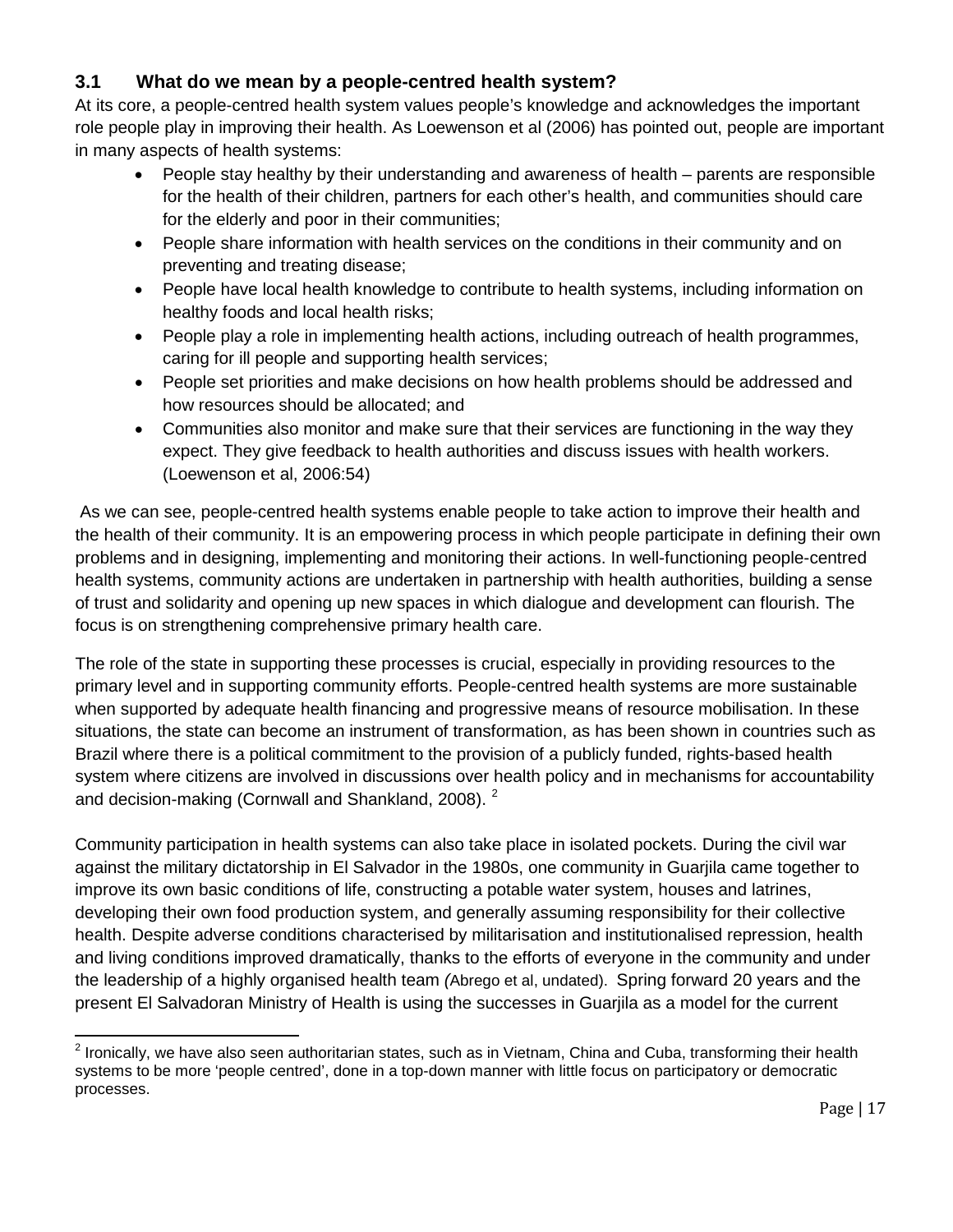health reform processes. "We have come to learn of this population which has strived so much to build its own health", MI Rodriguez, Minister of Health, said. "We wish to support them with health that is superior and of better quality." (Quoted in Abrego et al, undated).

#### <span id="page-17-0"></span>**3.2 Approaches to building knowledge and practice toward people-centred health systems**

The reality is that most of our health systems are not people centred. But this should not deter us. Our challenge is, first, to be clear about what changes we are striving to achieve, and then to find the means of getting there, step by step. As I have argued in this paper, our ideal is the creation of a health system that gives voice and agency to the poor and most vulnerable in communities, situated in a larger context where national and global economic and political forces are harnessed to support community efforts, and where resources – including public provision of adequate food, water, sanitation and housing - are equitably shared in the interest of all. It is about developing a caring environment where health rights are seen as part of a larger struggle for social justice. This is not an ideal that can be put into practice immediately – many problems and constraints are involved. The real challenge is to look for entry points to help differing perspectives emerge and, in doing so, to help move the social change agenda forward.

Fortunately, multiple approaches have been used to address people's concern with persistent inequalities in the distribution of power and resources, and the linking of processes of knowing to learning and action (de Koning and Martin, 1996). These all go under an overarching term called participatory action research (PAR), but are also known as participatory reflection and action (PRA), mutual inquiry, critical action, feminist participatory research, and others. While these different approaches may have varying goals or perspectives (feminist research, for example, has a much more nuanced approach to looking at the different experiences of men and women), they all share a common set of core principles that:

- view people as the subjects rather than the objects of knowledge generation,
- include a commitment to engaging community members and outsiders in a joint process of learning and reflection,
- involve an empowering and power-sharing process that attends to social inequities, and
- emphasise collective ownership of knowledge and promote skills sharing and capacity building.

As Robert Chambers, a strong proponent of PRA, has said: "These sources and traditions have, like flows in a braided stream, intermingled more and more" (Chambers, 1992 and quoted in Minkler and Wallerstein, 2008).

Methodologically, PAR is known for its emphasis on the acquisition of qualitative information – involving visual and tangible expressions of analysis – for example, mapping, modeling, diagramming and scoring through to methods arising from oral traditions of communication and dissemination of knowledge, such as songs, drama and music. PAR also uses more traditional, quantitative methods such as questionnaires, group discussion formats and different ways of ranking and scoring. The issue is not whether the methods are qualitative or quantitative, but rather how the information is used to validate the firsthand, practical experience of the group as an important source of knowledge. Integral to this is an understanding that PAR allows for different ways of producing knowledge that is systematic and verifiable and leads to the production of knowledge that can be used both by the scientific community AND for society (Loewenson et al., 1994). Other forms of health systems research can be done using PAR methods, such as sentinel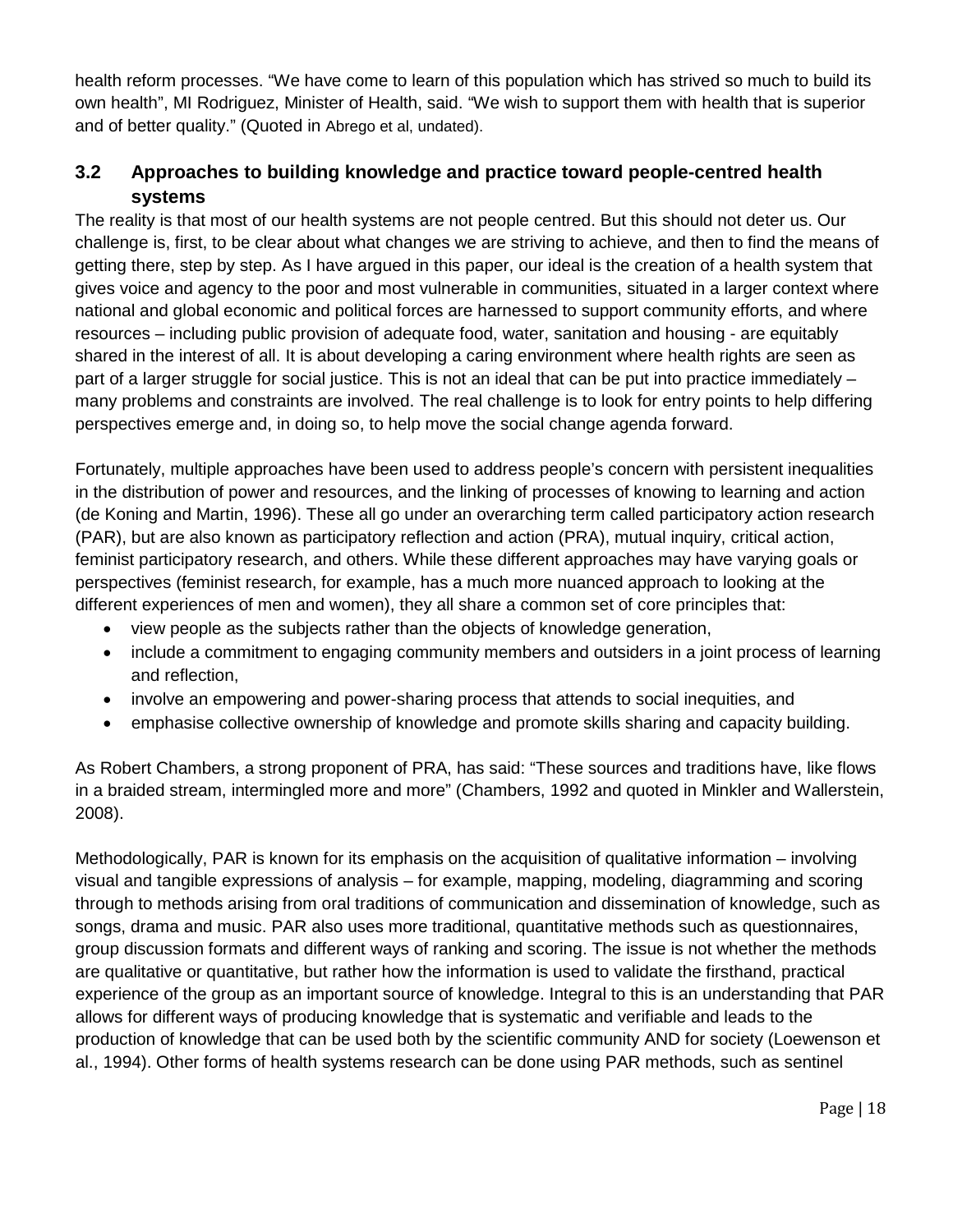surveillances or policy analysis, thus advancing new ways of accessing knowledge drawing on these approaches. It is not a situation of either-or.

A key component of PAR is the commitment to a process of reflection and action, an ongoing cycle of learning that allows for a deepening analysis of the problems people face and an increasing capacity to initiate action to bring about change. A healthy tension arises between knowledge and action, between knowing and doing, where knowledge production itself may become a form of mobilisation (Gaventa and Cornwall, 2008). Thus, PAR moves:

| <b>FROM:</b>                                                | TO:                                     |
|-------------------------------------------------------------|-----------------------------------------|
|                                                             | Knowledge for its own sake as less      |
|                                                             | relevant than knowledge for change      |
|                                                             | Group analysis and validation of        |
|                                                             | evidence and experience                 |
|                                                             | Addressing own needs and analyzing      |
|                                                             | underlying causes to take actions       |
|                                                             | The experience of those affected is the |
|                                                             | primary source of information           |
| Statistical analysis provides the only scientific basis for | Verification arises from collective     |
|                                                             | agreement and from evaluating action    |
|                                                             | based on information generated          |
|                                                             | Critical thinking                       |
|                                                             |                                         |
|                                                             | Creative action with and through others |
|                                                             |                                         |
|                                                             | A sense of humanity                     |
|                                                             |                                         |
|                                                             | Appreciation and hope                   |
|                                                             |                                         |

Source: Adapted from Tandon (1988); Loewenson et al (1994).

Much of the literature on participatory action research (Minkler and Wallerstein, 2008; de Vos, 2009; Tandon, 1988) identifies two distinct traditions in this approach. One focuses on systems improvement as its main goal, and the other puts forward a more emancipatory approach to change that challenges the political domination of elites and the structural inequities in which we live. To use the words of Noam Chomsky, one 'tinkers' and is engaged in undertaking cosmetic improvements, while the other 'overhauls', focusing more on substantive structural change. While it is all too easy to see this as a 'one or the other' dichotomy, Chomsky argues that tinkering is, actually, preliminary to large-scale change. As he says: "There can't be large-scale structural change unless a very substantial part of the population is deeply committed to it. It's going to have to come from the organised efforts of a dedicated population. That won't happen, and shouldn't happen, unless people perceive that the reform efforts, the tinkering, are running into barriers that cannot be overcome without institutional change" (Chomsky, 2007:121).

With that in mind, let's take a closer look at how these two traditions have been used in the struggle for health equity and social justice.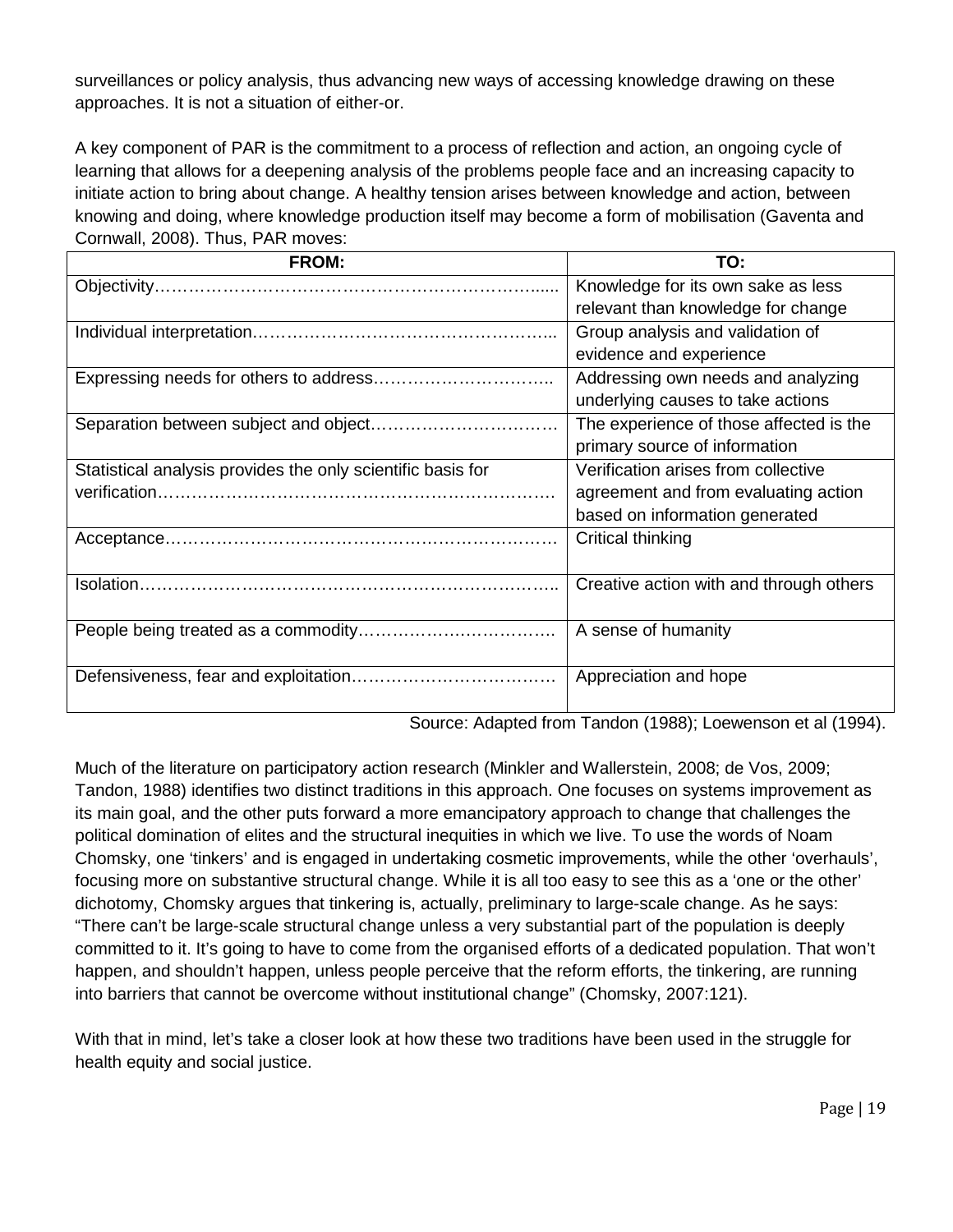#### *Approaches for systems improvement*

The assumption underlying this approach is that problems can be solved by putting pressure on either state or non-state institutions to function better in the interests of the wider community. It does this through the pragmatic use of community-based knowledge, through strengthening frontline health worker/community dialogue and other forms of acquiring information (such as budget monitoring or social audits). This approach opens up spaces for discussion and gives people the 'power to' act based on their growing understanding of the injustices they face.

A good example of this approach can be seen in the community-based monitoring of health services in India (see [www.copasah.net/practitioners-convening-at-johannesburg.html\)](http://www.copasah.net/practitioners-convening-at-johannesburg.html). In 2005, the new government in India introduced a national rural health mission [\(www.nrhmcommunityaction.org\)](http://www.nrhmcommunityaction.org/) with a mandate to improve the health system and overall health of the Indian population. The government developed clear delivery standards and guidelines under the Indian Public Health Standards (IPHS) that spelt out the range of services that should be available at different levels of care. These guidelines were used as the basis for community monitoring of the public health system.

Maharashtra was identified as one of nine pilot states for this community-based monitoring (CBM) programme. Working with and through a number of civil society organisations, and coordinated at state level by the Support for Advocacy and Training to Health Initiatives (SATHI), village health committees were trained in community monitoring and undertook to work with community members in gathering information on the functioning of health services. The programme used a number of methods, many of which were accessible to the illiterate, including report cards at village, primary health care and rural hospital levels, public hearings, media coverage and state level conventions.

Over nearly six years, SATHI has developed community monitoring in collaboration with partner organisations in over 600 villages in 13 districts around the state (SATHI 2012). And, in the process, SATHI documented some impressive improvements in rural health services, including a reduction in prescription of medicines to be privately purchased, putting an end to illegal charging by some medical officers, an improvement in health service delivery such as immunisation and an increase in extension services by village health workers and midwives.

Clearly, this programme gave a strong message to the government that it had to respond to the needs of rural people. But this, in itself, was not enough. In addition to the monitoring that was going on, communities were also part of a strong civil society movement linked to a national campaign platform for health rights in the form of the people's health movement. This meant that key systemic issues not adequately addressed through the CBM programme were picked up by the health rights campaigners and used to strengthen wider social support and political commitment to CBM. As noted in the Practitioners Convening Report (OSF-AMHI, 2011): on the one hand, civic organisers "plan to continue to occupy and expand the spaces for community monitoring and, on the other, develop health rights struggles and policyrelated campaigns for structural change. The belief is that when people's knowledge and people's organisation are combined then change will start to happen." Even though there has been no major impact in policy changes in the health sector to date, mainly because of the unwillingness of the state government to make such required changes, these campaigns have been important in generating wider social mobilisation and ongoing pressure for pro-people health system change (correspondence with Abhay Shukhla, SATHI, March 2013).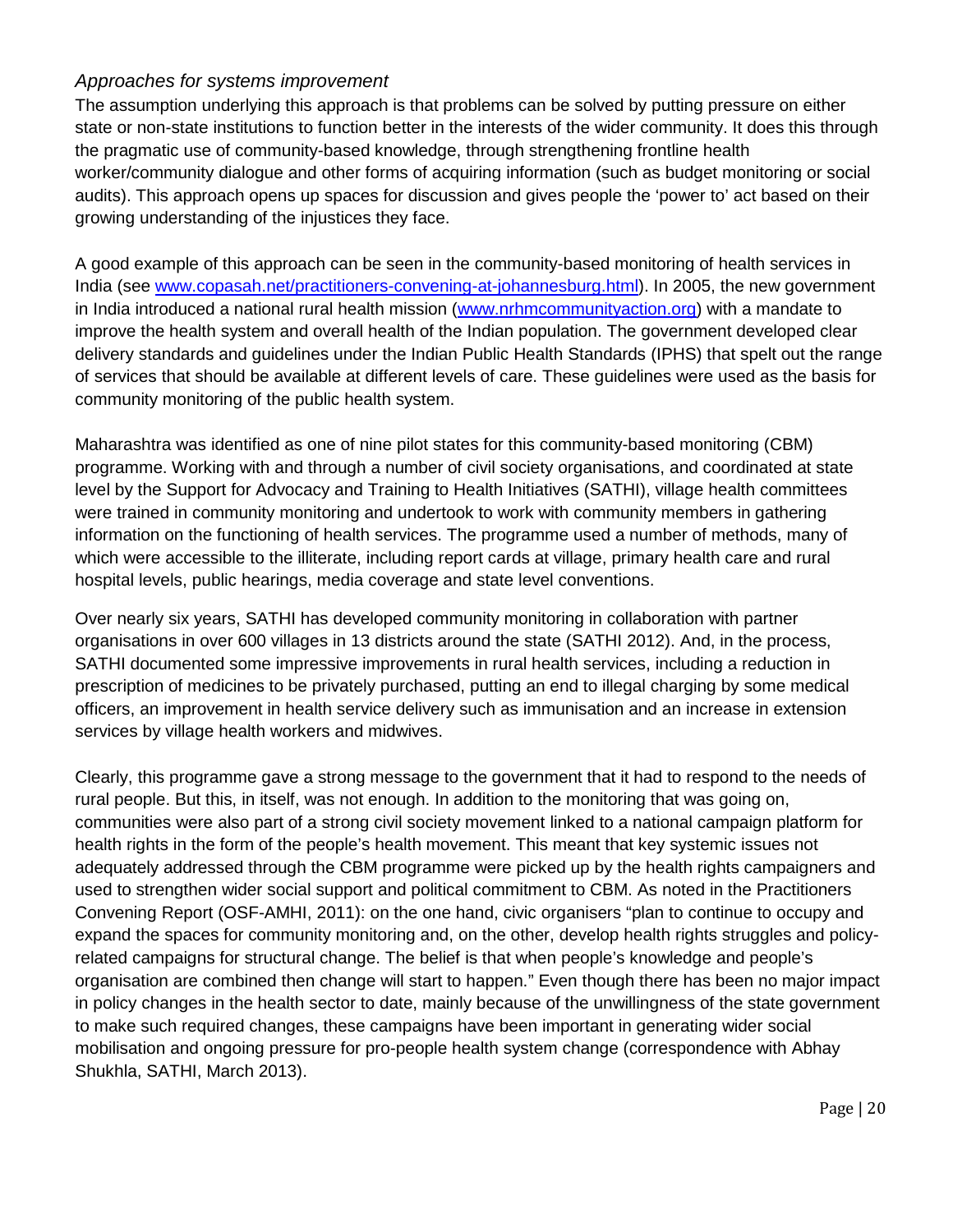#### *The emancipation tradition*

The emancipation tradition came into being around the 1970s. It arose out of the struggles against the structural crisis of underdevelopment in Latin America, Asia and Africa and the impact of globalisation (Minkler and Wallerstein, 2008). Influenced by such thinkers as Paulo Freire (1970) and Walter Rodney (1973) and later by people such as John Gaventa (2006) and Fals-Borda (2001/2006), this tradition challenges the hegemonic dominance of certain groups who have 'power over' others. It seeks to change the unequal distribution of power and resources through development of a collective consciousness, mobilisation and action. It moves people to look critically at themselves ('power within') and to act together ('power with'), both seen as important components to social change.

At this stage, it is useful to explore Brazilian educator Paulo Freire's views on emancipation. As mentioned earlier in this paper, Freire opposed what he named the 'banking concept' of education that prevents the oppressed from 'restless, impatient, continuing and hopeful inquiry" (Freire, 1970). He argues that the banking system teaches fatalism: the world is a given and "one can but submit to it". The system of dominant social relations, says Freire, creates a culture of silence that instills a negative, silenced and suppressed self-image into the oppressed. To overcome this, the oppressed need to regain their sense of humanity and develop a 'critical consciousness' - that is, an ability to look at a problem, not as individually created, but as rooted in the socio-economic contradictions and structural problems of society.

Here, it is logical to ask the question: "So, what can be done to let people speak for themselves so they can liberate themselves and others from domination?" According to Freire, change can only come about through 'praxis', by which he means the integration of reflection and action, practice and theory, thinking and doing. To facilitate this praxis, he proposes an alternative method of education called 'problem posing' which concentrates on showing people that they have the right to ask questions and to find out about causes and influences in their lives. The focus is on creating a dialogue around a specific 'generative theme' that poses a problem (not a solution, which is the more usual way of transferring knowledge) resonating with the reality of people's lives. Through dialoguing around this theme, people develop a critical awareness of the problem that, in turn, will motivate them to act.



Source: Mashet Ndhlovu in Loewenson, et al (2006)

It is not difficult to see how Freire's work has influenced the approaches used in participatory action research, and particularly in participatory reflection and action (PRA). Freire's generative themes have been used in multiple ways over the decades – through, for example, drama ('theatre of the oppressed') and the use of picture codes, as shown in the diagram above (Loewenson et al 2006), and in a range of sectors from health literacy, AIDS programmes, health and safety, sanitation and the environment (see present and back issues of PLA Notes [www.planotes.org\)](http://www.planotes.org/).

The challenge is to move from the local to the global. Newman and Beardon (2011) use a beautiful image to describe the challenges related to this process: of a pebble that has been thrown into the water which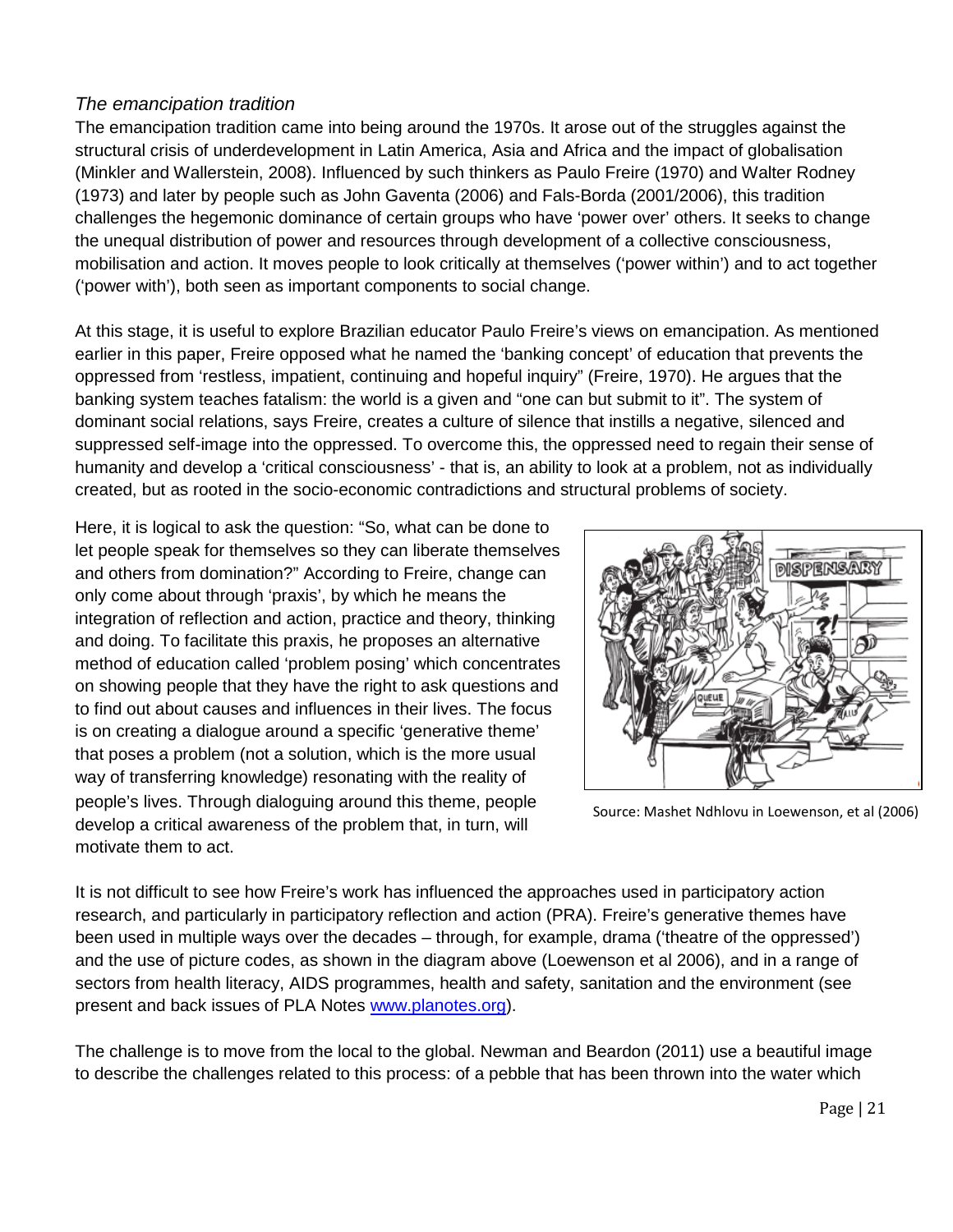has an immediate visible impact – the splash – and then ripples outwards, getting weaker and less defined as it loses momentum. They continue: "In the same way, a good quality participatory grassroots process can have a strong local impact… but the influence and impact naturally dissipates the further away from the original context you get." The challenge is how to bring the knowledge and information generated at community level to bear on international processes, especially with regard to decision-making and action. Progressive international non-government organisations who support the value of local knowledge and capacity, and who understand the unequal power dynamic at play, have a complex role in this. On the one hand, participatory processes are time consuming and require a long-term commitment to building principles of equity, respect and collective action. On the other hand, policy advocacy involves timely inputs into complex advocacy initiatives, using dense, technical language (Newman and Beardon, 2011). It is not easy to marry these two processes, especially when issues of downward accountability and attempts to turn the 'subjects' of development into equal partners are necessary ingredients to international solidarity.

Social movements that have a south-to-south perspective probably have more space in which to do this. The People's Health Movement (PHM) is one such organisation. Formed in 2000 in Bangladesh at a People's Health Assembly attended by nearly 1500 people from 92 countries, the PHM is a global network of health activists, civil society organisations and academic institutions from around the world who are seeking to revive the core messages of Alma Ata. The movement has a strong critique of neoliberalism and the negative forces of globalisation that prevent equitable distribution of resources necessary for people's health, particularly to the poor. The People's Charter for Health, endorsed by participants at the first People's Health Assembly, calls for action at grassroots, national and international levels. It maintains its grassroots, community focus by consciously supporting the creation of structures – called country circles - and planned activities in about 70 mostly low- and middle-income countries. Its focus is on opposing the weakening of public health systems, making health systems accountable and effective, countering commercialisation of health care, and in ensuring access to health care for all within a broader 'right to health' framework [\(www.phmovement.org,](http://www.phmovement.org/) GHW 2, 2008).

The strength of the PHM lies in its large and diverse membership – including activists, researchers, indigenous and biomedical practitioners and NGO workers - and its commitment to building a global movement with a shared critique of the problems related to health and options for change. As articulated in the People's Health Charter, PHM activists dream of "a world in which a healthy life for all is a reality; a world that respects, appreciates and celebrates all life and diversity; a world that enables the flowering of people's talents and abilities to enrich each other; a world in which people's voices guide the decisions that shape our lives" (People's Health Charter, 2000). The charter then goes on to say succinctly "There are more than enough resources to achieve this vision". This is a call to action, to mobilise. The charter is not only about critiquing the status quo, it is also about going out and changing it, despite all obstacles.

And there certainly are obstacles, not only within the larger political and economic world order, but also in relation to struggles to combine local activism with horizontal global networking and advocacy (Danielsen and Scheel, 2012). The PHM has managed to relate directly to global bodies, such as the World Health Organisation (WHO), and has also successfully initiated a People's Health University where hundreds of young people from many parts of the south have participated in short courses on 'The Struggle for Health'. Nevertheless, there are still challenges to keeping the country circles active and integrated into the larger movement. The motivators behind PHM continue to explore creative ways of ensuring the diversity of people involved in PHM remain the drivers of the change they so clearly demand.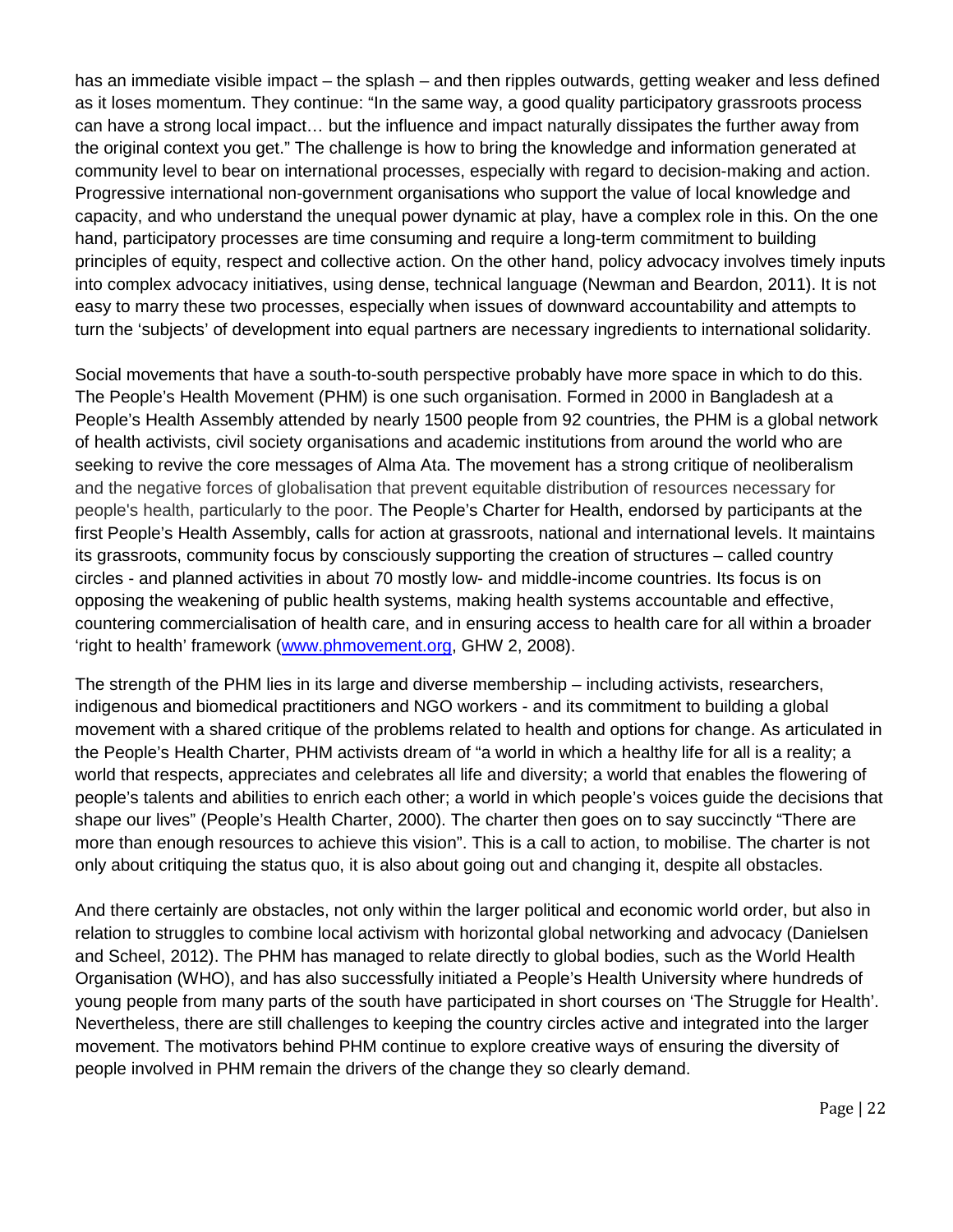## <span id="page-22-0"></span>**4. Looking ahead: Who are we to care?**

It is 34 years since the signing of the Alma Ata Declaration. While there has been progress in global health since that time, especially in life expectancy, we have also seen a massive widening of inequalities between and within countries. Despite the initial commitment to primary health care, the conservative climate of the 1980s and subsequent economic crises led to a global reluctance to tackle inequalities and the underlying causes of ill-health. While Alma Ata pointed to the importance of community-oriented comprehensive primary health care for all, some argued that the basic concepts of this approach were unattainable because of the costs and numbers of trained personnel required. This argument also suited the dominant neoliberal economic and political consensus of the time that focused on privatisation, deregulation and a shrinking role of the state. Instead, a selective, disease-oriented approach gained dominance and, with it, a whittling down of the earlier commitments to equitable social and economic development, intersectoral collaboration and community participation (GHW3, 2011).

Nevertheless, despite this sustained hegemony of the rich and powerful, this paper has shown that it is possible to build alternatives. The villagers in Chikukwa District, Zimbabwe, continue to share and respect each other's knowledge and to build a more collective understanding of their right to health; Thailand and numerous other countries have made significant progress in implementing programmes to make health coverage available to all; Maharashtra State in India is still making strides in publicising health service abuses of health rights at community level through a state-level community monitoring programme; and the People's Health Movement continues to mobilise health activists from around the globe in critiquing and taking action against neoliberal policies that undermine the right to health for all. These are just a few examples: the literature draws on other case studies – for example, from Brazil, Cuba and until recently, the United Kingdom (Cornwall and Shankland, 2008; de Vos, 2009; GHW3, 2011) where "health through people's empowerment" (do Vos, 2009) has led to positive outcomes in people's health.

These examples show how a range of strategies have led to increased spaces for dialogue between different actors in the health system and an increased level of organising at all levels. Groups of people have confronted exclusion through networking and the building of social movements for change. Many are also demanding state action and accountability. While some of these actions are taken with the support of public health structures, civil society organisations (CSOs) have played a pivotal role, especially those that have connections with local communities (Loewenson, unpublished) or have managed to act as pressure groups at national or global level.

But even though progress has been made, much is still to be done and many sticky questions to be addressed.

A key question is: what do we mean by 'we'? Who are the 'we' that is challenging the status quo, redefining our knowledge base and working toward more democratic and inclusive forms of participation? The problem to date is that our 'we' is still fragmented ideologically, strategically and geographically. This results in a subsequent loss of collective identity. Take, for example, the Occupy Movement in which the main message of rampaging economic inequality got lost in "a flurry of other equally important but somewhat distracting issues" (Labonte plenary presentation at PHA, July 2012). This ultimately undermined their ability to organise and mobilise. In his opening address at the third People's Health Assembly in South Africa this year, Ronald Labonte, an authority on Globalization and Health Equity,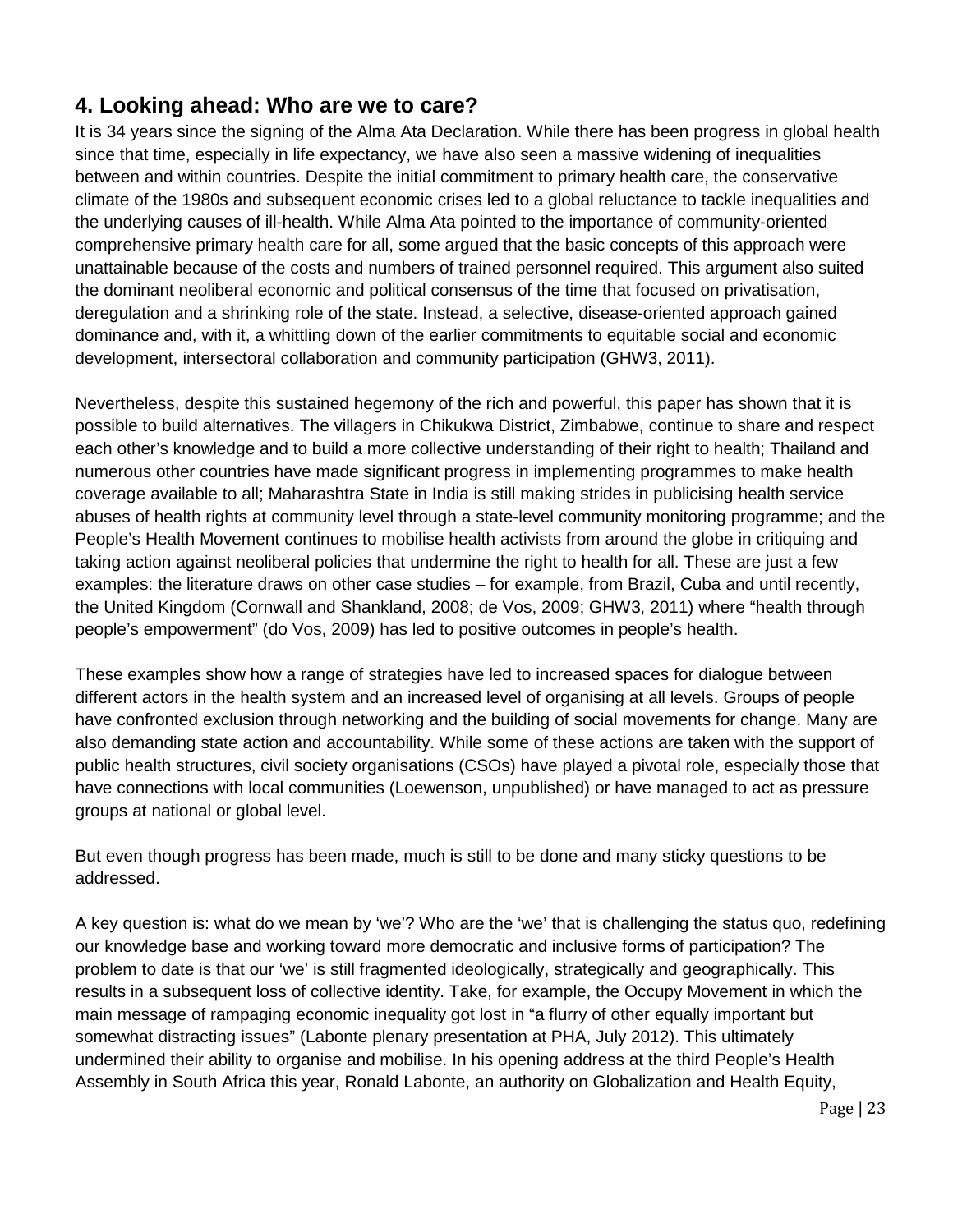addressed this issue, lamenting that our neoliberal 'compatriots' have learnt the lesson of using short, sharp and simple messages that tap into people's moral outrage. Their message – 'we blame the government for usurping the rights of the individual' – has won support amongst a large number of people from a broad range of social classes, even if the message is incorrect. What about 'us', those of us in search of an alternative? What is our collective message? He proposes, as a start, the following:

"Life that is secure, opportunities that are fair, a planet that is livable and governments that are just."

It is a slogan that most people would support.

But this still does not answer the questions as to how we can achieve these goals; questions that relate to processes we need to engage in for us to get to this alternative world, a world where every one of us is a 'rich human being' (Lebowitz 2004) in terms of our mental, spiritual and physical well-being. In relation to the issues addressed in this paper on participation, knowledge and power, I attempt to put down some of the burning questions - to provoke us into deeper thinking and action:

One of the arguments that has surfaced in this paper is that participatory forms of knowledge creation and use can give previously marginalised people greater access to their own power (their 'power within') to change and create a greater sense of solidarity and potential for collective action ('power with'). As pointed out by Gaventa and Cornwall (2008), there is a growing legitimacy globally of different forms of knowledge and a lessening of a dependence on the voice of the 'expert'; they also state quite clearly, however, that "simply creating new spaces for participation, or new arenas for diverse knowledge to be shared, does not in itself change social inequities and relations of power" (Gaventa and Cornwall, 2008:184). The voiceless can still be co-opted or manipulated, they are limited by the dominance of the 'old ways' of interacting in these spaces including the language used, and often are silenced by their own internalised sense of powerlessness. While there are a number of examples in the struggle for more equitable, people-centred health systems of citizens coming to the decision-making table, participating in public hearings or stakeholder consultations, engaging in community monitoring of government expenditure or implementing PRA processes, we need to ask:

- How can we be sure that these processes are really giving voice to the excluded?
- How can we connect the range of different voices to develop a more 'collective consciousness' that will link up with wider social and knowledge processes and allow for more fundamental change to take place?
- If people do get a sense of that 'power within' and 'collective consciousness', how can it be sustained, especially since these so often get co-opted or out manoeuvred?
- How do these people-oriented forms of power relate to other forms of power, especially state and technical power?
- And finally, to quote Hall (1981), "What happens after people have spoken up, have made alliances, and had a taste of countering the dominant forces? Is there a 'memory' of power which will resurface at a later time?"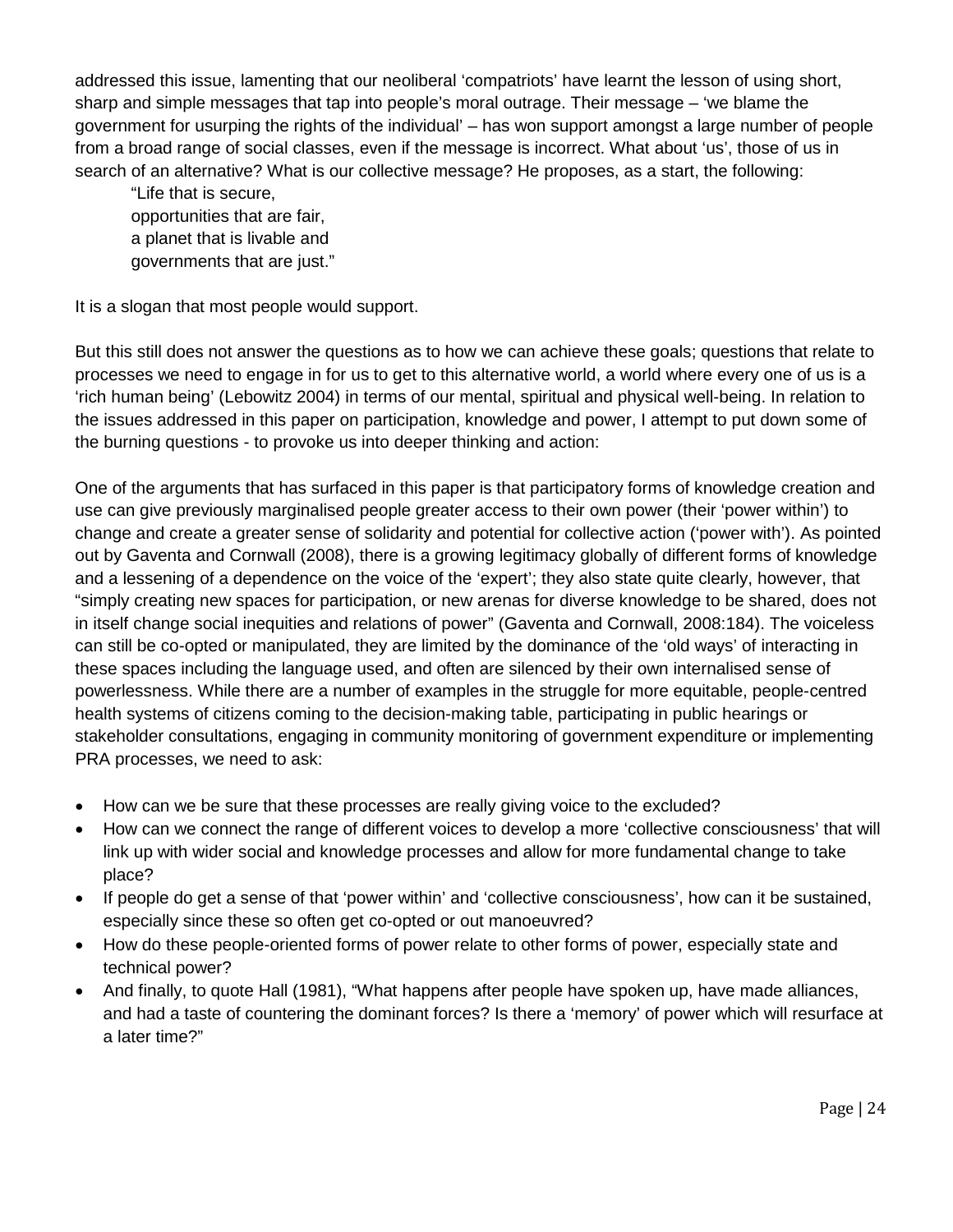A number of questions surface as we think about the importance of moving from the local to the global as a strategy for change. Clearly, solidarity is essential if we want to create meaningful change. Compared to just a few decades ago, many more movements – environmental, labour, trade, women – are questioning the logic of capitalism and speaking out with a loud voice. This suggests that 'manufacturing consent' as a strategy of the powerful is being slowly undermined. Nevertheless, as we move toward a more global civil society:

- How do we in the health movement build alliances with all these other movements?
- How do we make sure that the knowledge and voices of advocates in many global decision-making arenas are accountable to local actors (Gaventa and Cornwall, 2008)? Who speaks for whom, with whose knowledge and with what accountability?
- How do we move from articulating a critique of the present status quo to mobilising for action at local, national and global levels in ways that involve integrating local knowledge with critical reflection and learning?

These are pressing questions that need to be addressed. It is up to every one of us to take up the challenge. We all need to care.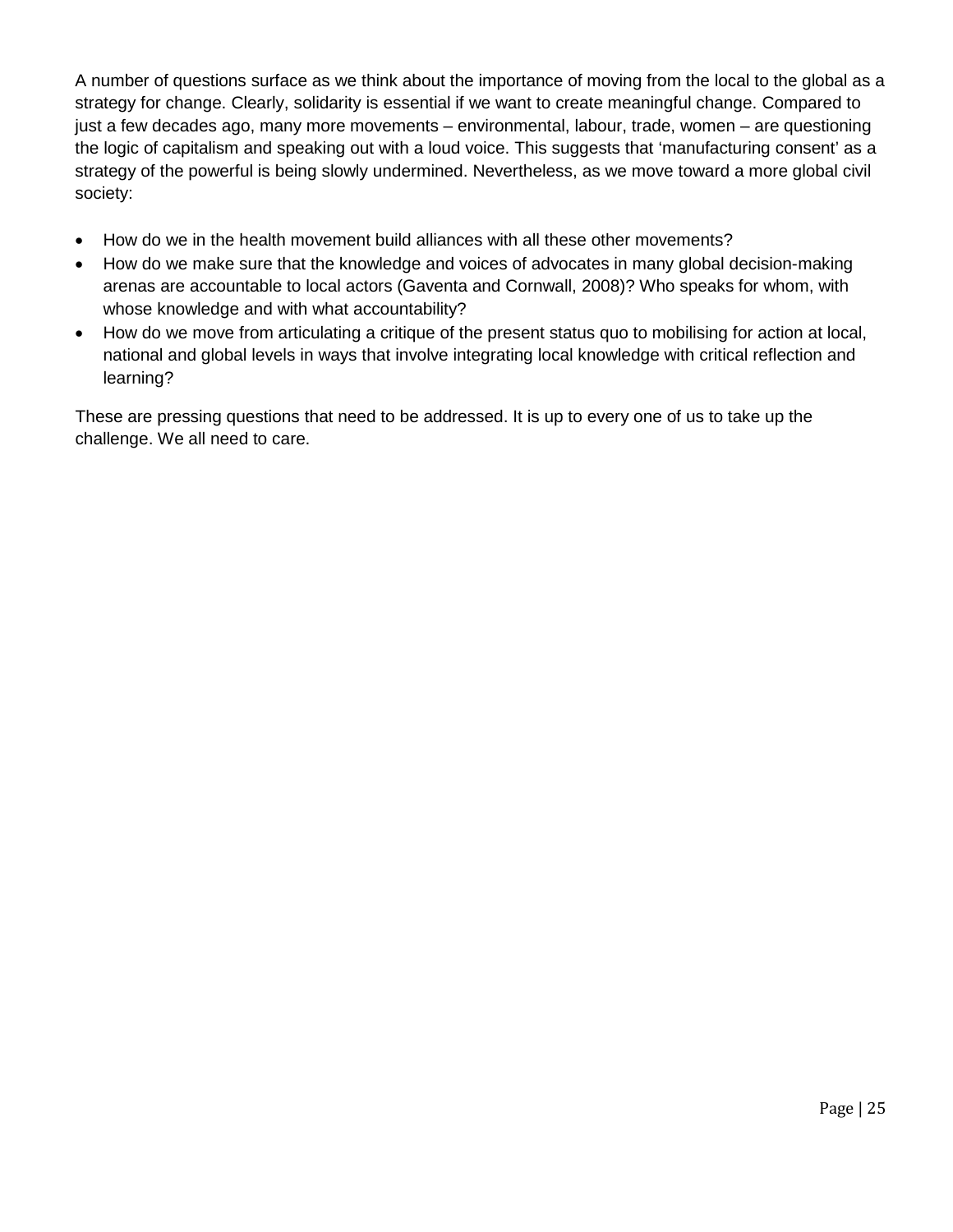#### <span id="page-25-0"></span>**References**

Abrego, D et al (undated) *The Experience of Primary Health Care in El Salvador*. Initiative of Global Health Research <http://www.globalhealthequity.ca/electronic%20library/El%20Salvador%20Poster%20English.pdf>

CELUCT (2008) 'The three circles of knowledge: How to build constructive community relations by understanding conflicts in rural African communities', CELUCT: Zimbabwe.

Chambers R (1992) 'Rural appraisal: Rapid, relaxed and participatory', Discussion paper No. 311. Institute of Development Studies: Brighton, UK.

Chomsky N (2007) *What we say goes: Conversations on US Power in a changing world. Interviews with David Barsamian.* Penguin Books: London

Cooke B and U Kathari (eds) (2001) *Participation: The new tyranny?* Zed Books: London

Cornwall A and A Shankland (2008) 'Engaging citizens: Lessons from building Brazil's national health system', *Social Science and Medicine* 66: 2173-2184.

CSDH (2005) 'Action on the social determinants of health: Learning from previous experiences', background paper prepared for the *Commission on Social Determinants of Health*, WHO: Geneva (March).

CSDH (2007) 'Final report. Knowledge network on health systems', *Commission on the Social Determinants of Health,* WHO: Geneva *(*February).

Danielsen L and I Scheel (2012). 'Deep diplomacy: The role of the People's Health Movement in global health', in *Health Diplomacy Monitor* 3(5).

de Koning K and M Martin (eds) (1996) *Participatory Research in health: Issues and experiences*. ZED Books: London.

de Vos P et al (2009) 'Health through people's empowerment: A rights-based approach to participation', *Health and Human Rights Journal* 11(1).

Fals-Borda O and M Rahman (1991) *Action and knowledge: Breaking the monopoly with PAR. Intermediate Technology Publications*: London.

Fals-Bardo O (2001/2006) "Participatory (action) research in social theory: origins and challenges' in Reason P and H Bradbury (eds) *Handbook of action research: Participatory inquiry and practice.* Sage Publications: London

Foucault M (1977) *Discipline and punishment.* Allen Lane Press: London.

Freire P (1970) *Pedagogy of the oppressed*. Seabury Press: New York.

Gaventa J (1980) *Power and powerlessness: Quiescence and rebellion in an Appalachian Valley*. University of Illinois Press: Urbana; and Oxford: Clarendon Press: Oxford.

Gaventa J (2006) 'Finding the spaces for change: A power analysis', *IDS Bulletin* 37(6) November.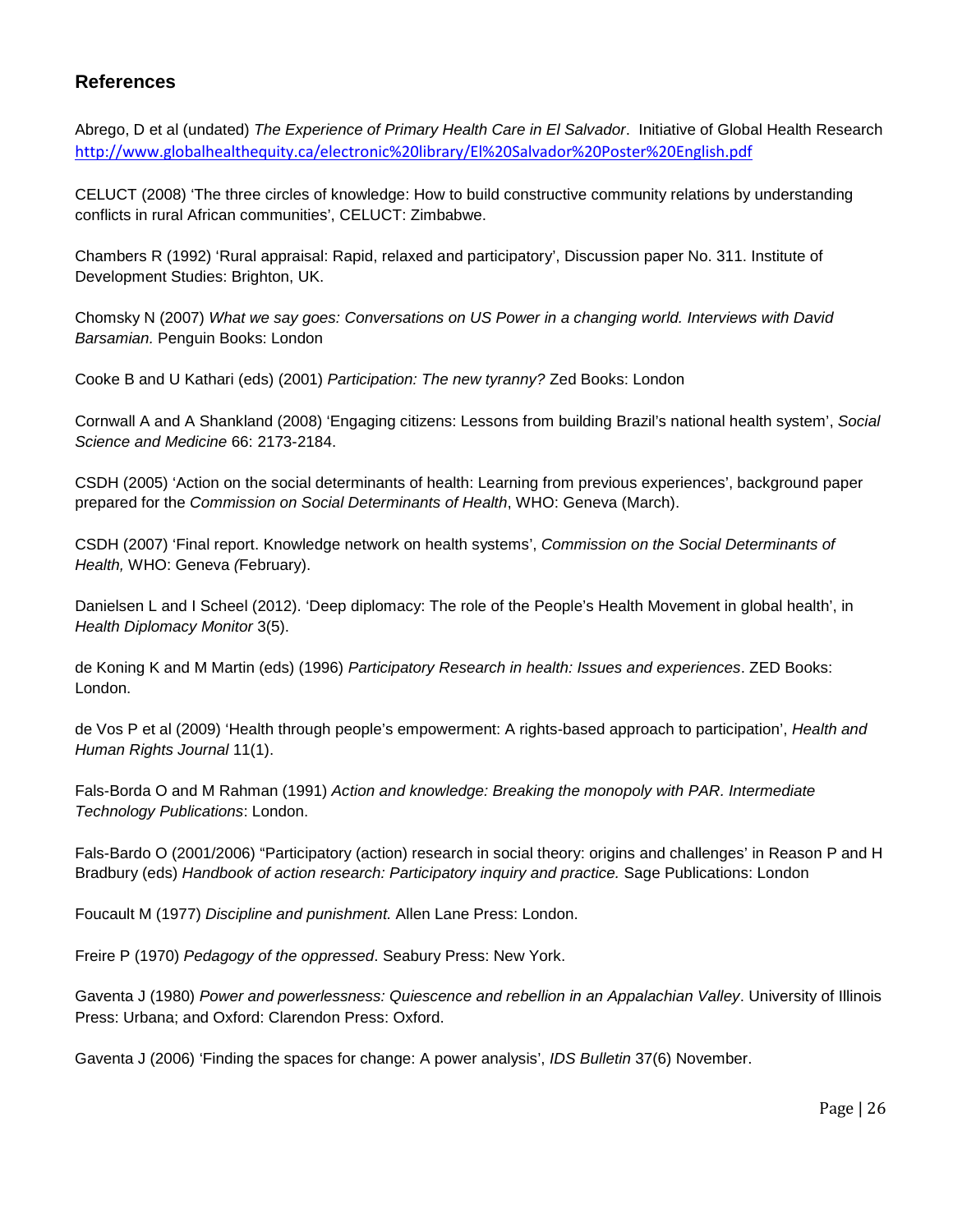Gaventa J and A Cornwall (2008) 'Power and knowledge' in Reason P and H Bradbury (eds) *Sage handbook of action research: Participative inquiry and practice* (2<sup>nd</sup> ed.). Sage Publications: New York.

GHW2 (2008) *Global health watch 2: An alternative world health report. People's health movement. Medact* Global Equity Gauge Alliance, Zed Books*: London.*

GHW3 (2012 *Global health watch 3: An alternative world health report. People's health movement. Medact,* Health Action International, Medico International, Third World Network, Zed Books: London.

Hall B (1981) 'Participatory research, popular knowledge and power: A personal reflection', *Convergence* 14 (3):6-17.

Haklev S (2005) 'Chinese barefoot doctors, a viable model today?' *IDSCH11: Issues in International Health*.

Hanefeld J, N Spicer, G Walt (2007) 'How have global health initiatives impacted on health equity?' A literature review commissioned by the Health Systems Knowledge Network, WHO: Geneva.

Harvey D (2005) *A brief history of neoliberalism.* Oxford University Press: Oxford.

Hayward CR (2000) *De-facing power.* Cambridge University Press: Cambridge.

HEPS-Uganda (2008) 'EQUINET PRA report: Community empowerment and participation in maternal health in Kamwenge District, Uganda', EQUINET: Harare.

Herman E and N Chomsky (1988) *Manufacturing consent: The political economy of the mass media*. Pantheon Books: New York.

Hickey S and G Mohan (eds) (2004) *Participation: From tyranny to transformation - Exploring new approaches to participation in development.* ZED Books:London

Laverack G (2004) *Health promotion practice.* Sage Publications: New York.

Lebowitz M (2004) 'The rich human being: Marx and the concept of real human development',.Paper for presentation at *Marx Conference, Havana, Cuba (4-8 May 2004).*

Loewenson R, A Laurell, C Hogstedt (1994) 'Participatory approaches in occupational health research', Arbete och Halsa 38.

Loewenson R, B Kaim, F Chikomo (TARSC), S Mbuyita, A Makemba (IFAKARA) (2006) 'Organising people's power for health: Participatory methods for a people-centred health system', TARSC/IFAKARA (February).

Loewenson R, B Kaim, F Machingura (TARSC), I Rusike, T Chagariro, L Mashingaidze, A Makone (CWGH) (2007) 'Health literacy manual for people-centred health systems', TARSC: Harare.

Loewenson R (2008) 'What does people's power have to do with health?' Unpublished TARSC: Harare

Lukes S (1974) *Power: A radical view.* Macmillan: London

Mbwili-Muleya C, M Lungu, I Kabuba, I Zulu Lishandu, R Loewenson, Lusaka District Health Team, Equity Gauge Zambia (2008) 'PRA Report 10: Consolidating processes for community health centre partnership and accountability in Zambia', EQUINET: Harare.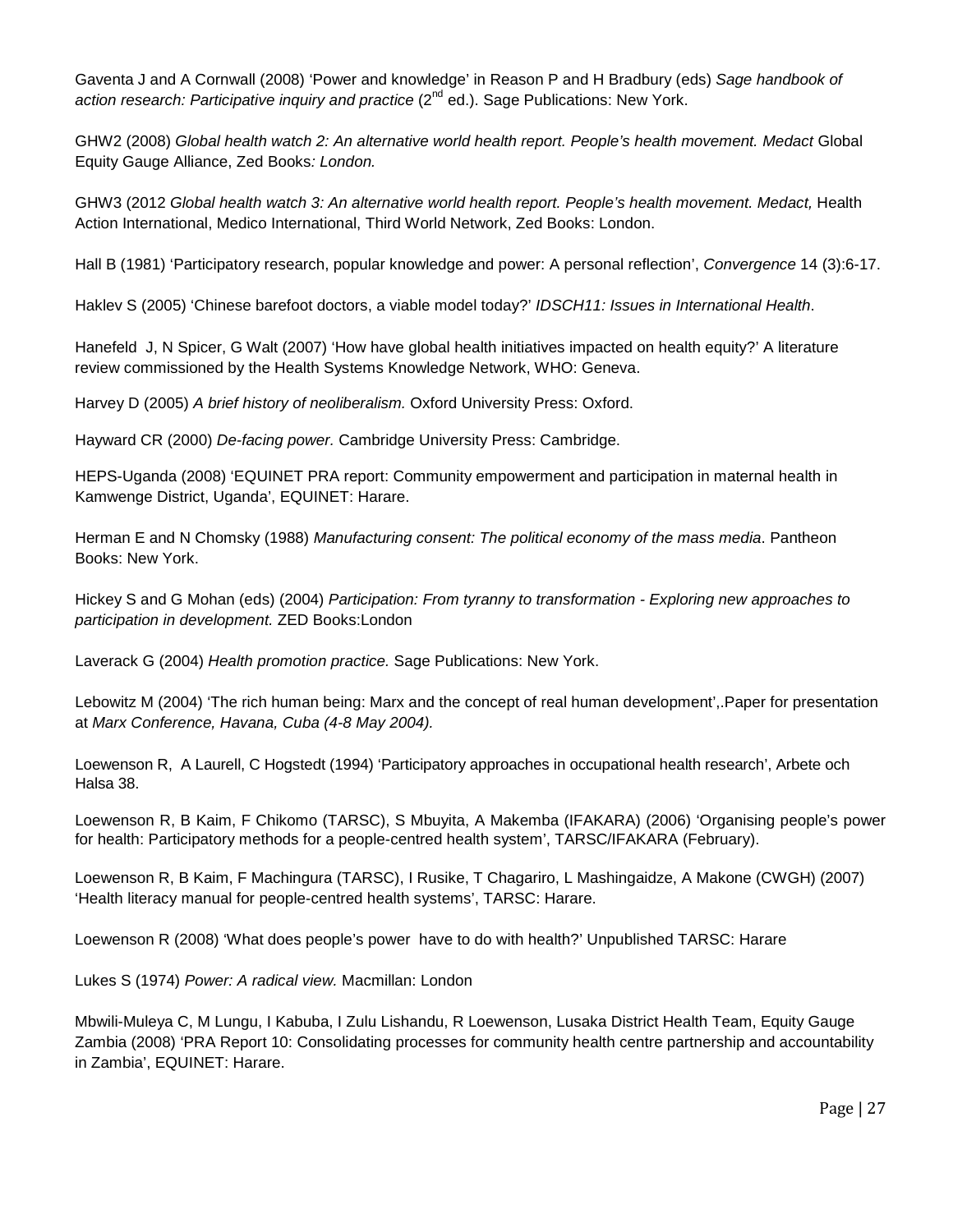Minkler M and N Wallerstein (eds) (2008) *Community-based participatory research for health: From process to outcomes.* John Wiley and Sons: Hoboken, NJ.

Morriss P (2002) *Power: A philosophical analysis* (2<sup>nd</sup> ed.) Manchester University Press: Manchester.

Newell K (ed) (1975) *Health by the people*. WHO: Geneva.

Newman K and H Beardon (2011) 'How wide are the ripples? From local participation to international organizational learning', Participatory learning and action PLA Notes 63, *IIED*.

OSF-AMHI (2011) 'Practitioners convening on community monitoring for accountability in health: Convening Minutes', 18-20 July 2011. Johannesburg, South Africa. (www.copasah.net/practitioners-convening-at-johannesburg.htm).

Reason P and H Bradbury (eds) (2008*) Sage handbook of action research: participative inquiry and practice (2nd ed.).* Sage Publications: New York.

Rifkin S (1986) Lessons from community participation in health programmes*. Health Policy and Planning* 1(3):240- 249

Rodney W (1973) *How Europe underdeveloped Africa.* Bogle-L'Ouverture Publications: London; and Tanzanian Publishing House: Dar-Es-Salaam.

SATHI (2012) 'People are reclaiming the public health service: Qualitative report on community-based monitoring and planning of health services in Maharashtra', Supported by NRHM, India

Tandon R (1988) 'Social transformation and participatory research', *Convergence* 21 (2-3):5-18.

University of Namibia (2008) 'PRA report: Community action for health in Ontevrede community', EQUINET: Harare.

WHO (1978a) 'Declaration of Alma Ata' WHO: Geneva. [http://www.paho.org/English/DD/PIN/alma](http://www.paho.org/English/DD/PIN/alma-ata_declaration.htm)[ata\\_declaration.htm.](http://www.paho.org/English/DD/PIN/alma-ata_declaration.htm)

WHO (1978b) 'Primary health care, the Chinese experience', Report of an inter-regional seminar, WHO: Geneva.

WHO (2007) 'Everybody's business: Strengthening health systems to improve health outcomes', WHO framework for action. WHO: Geneva.